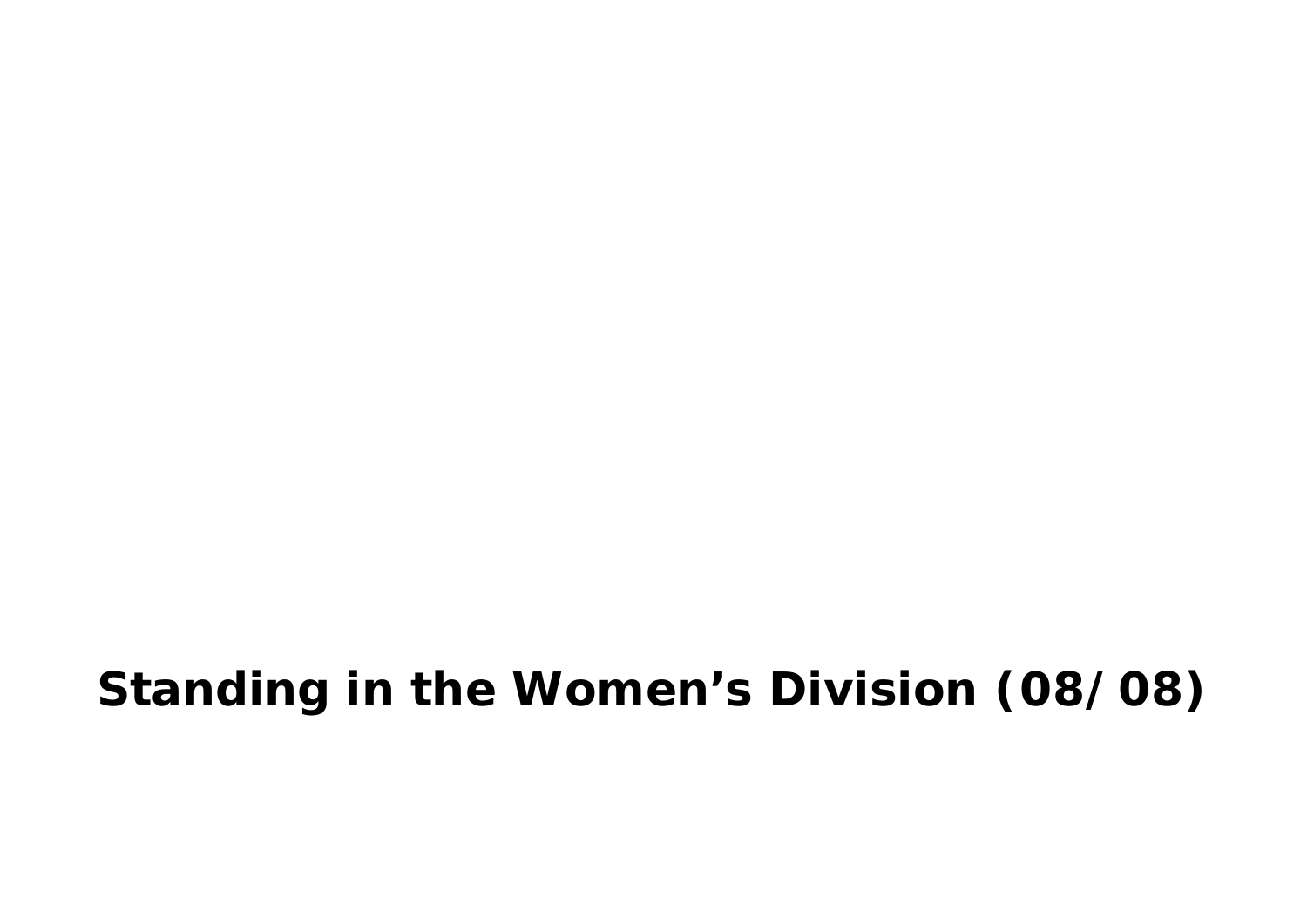| Pos                     | Last name                | <b>First name</b> | Federation | <b>Tot</b> | 01  | 02  | 03 | 04  | <b>Total 20</b> | 05  | 06  | 07  | 08 | Total 21     |
|-------------------------|--------------------------|-------------------|------------|------------|-----|-----|----|-----|-----------------|-----|-----|-----|----|--------------|
| $\mathbf{1}$            | <b>Persson Planefors</b> | Joline            | Sweden     | 662        | 150 | 175 |    | 72  | 397             | 150 |     | 80  | 35 | 265          |
| $\overline{2}$          | Pöppler                  | <b>Birgit</b>     | Germany    | 433        | 39  | 250 |    | 75  | 364             |     | 69  |     |    | 69           |
| 3                       | Lim                      | <b>Bernice</b>    | Singapore  | 290        | 90  | 200 |    |     | 290             |     |     |     |    | $\mathbf{o}$ |
| 4                       | Konsteri                 | Peppi             | Finland    | 246        | 33  | 75  |    | 18  | 126             | 90  |     |     | 30 | 120          |
| 5                       | Andersson                | Anna              | Sweden     | 244        | 42  |     |    | 36  | 78              |     | 105 | 46  | 15 | 166          |
| 6                       | Guldbaek                 | Mika              | Denmark    | 241        |     |     |    | 66  | 66              | 75  |     | 100 |    | 175          |
| $\overline{\mathbf{z}}$ | Wegner                   | Cajsa             | Sweden     | 241        | 36  | 55  |    | 150 | 241             |     |     |     |    | $\mathbf 0$  |
| 8                       | Wegner                   | Jenny             | Sweden     | 222        | 105 | 75  |    | 42  | 222             |     |     |     |    | $\mathbf 0$  |
| 9                       | Tan                      | Jazreel           | Singapore  | 219        | 69  | 150 |    |     | 219             |     |     |     |    | $\mathbf{o}$ |
| 10                      | Andersson                | Ida               | Sweden     | 215        | 60  | 110 |    | 45  | 215             |     |     |     |    | $\mathbf 0$  |
| 11                      | Pasanen                  | Sanna             | Finland    | 211        | 72  | 70  |    | 69  | 211             |     |     |     |    | $\mathbf{o}$ |
| 12                      | Halttunen                | Emma              | Finland    | 203        | 24  | 5   |    |     | 29              | 72  | 66  | 16  | 20 | 174          |
| 13                      | Molander                 | Alida             | Sweden     | 198        | 75  | 60  |    |     | 135             |     |     | 42  | 21 | 63           |
| 14                      | Mukotani                 | Misaki            | Japan      | 173        | 63  | 70  |    |     | 133             |     |     |     | 40 | 40           |
| 15                      | Hermansson               | Josefine          | Sweden     | 167        | 39  |     |    | 105 | 144             |     |     |     | 23 | 23           |
| 16                      | Johansson                | Nora              | Sweden     | 162        |     |     |    |     | $\mathbf 0$     |     | 42  | 70  | 50 | 162          |
| 17                      | Lunden                   | Roosa             | Finland    | 150        |     |     |    |     | $\mathbf 0$     |     | 150 |     |    | 150          |
| 18                      | Hiltunen                 | Eliisa            | Finland    | 149        | 24  | 65  |    |     | 89              | 60  |     |     |    | 60           |
| 19                      | Linderoth                | Josefine          | Sweden     | 142        | 120 |     |    |     | 120             |     |     |     | 22 | 22           |
| 20                      | Heino                    | Jenni             | Finland    | 138        |     | 105 |    |     | 105             | 33  |     |     |    | 33           |
| 21                      | Pakarinen                | Essi              | Finland    | 135        |     | 30  |    |     | 30              | 105 |     |     |    | 105          |
| 22                      | Blomqvist                | Anneli            | Sweden     | 133        | 45  |     |    | 63  | 108             |     |     |     | 25 | 25           |
| 23                      | Andersson                | Sandra            | Sweden     | 126        | 36  |     |    | 90  | 126             |     |     |     |    | $\mathbf 0$  |
| 24                      | Zavjalova                | Diana             | Latvia     | 125        |     | 125 |    |     | 125             |     |     |     |    | $\mathbf 0$  |
| 25                      | Manninen                 | Heidi             | Finland    | 124        |     | 100 |    |     | 100             | 24  |     |     |    | 24           |
| 26                      | Beuthner                 | Laura             | Germany    | 120        |     |     |    | 120 | 120             |     |     |     |    | $\mathbf 0$  |
| 27                      | McEwan                   | Danielle          | <b>USA</b> | 120        |     | 120 |    |     | 120             |     |     |     |    | $\mathbf 0$  |
| 28                      | Nevalainen               | Mila              | Finland    | 120        |     |     |    |     | 0               | 120 |     |     |    | 120          |
| 29                      | Pajak                    | Daria             | Poland     | 120        |     |     |    |     | 0               |     | 120 |     |    | 120          |
| 30                      | Rodriguez                | Maria Jose        | Columbia   | 115        |     | 115 |    |     | 115             |     |     |     |    | $\mathbf{o}$ |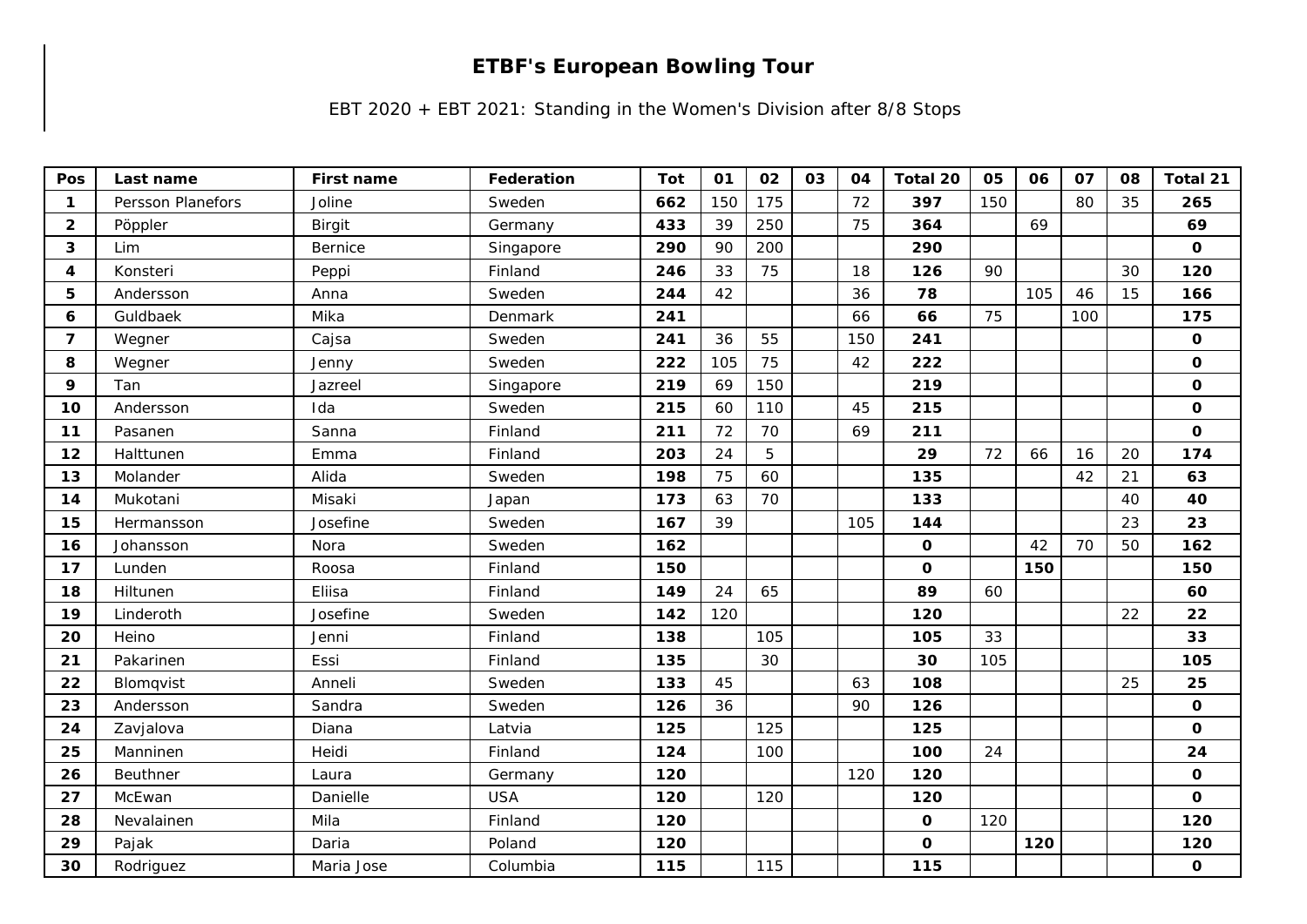| Pos | Last name     | First name | Federation  | <b>Tot</b> | 01 | 02 | 03 | 04 | Total 20     | 05 | 06 | 07 | 08 | Total 21     |
|-----|---------------|------------|-------------|------------|----|----|----|----|--------------|----|----|----|----|--------------|
| 31  | Ribguth       | Janin      | Germany     | 112        |    | 40 |    |    | 40           |    | 72 |    |    | 72           |
| 32  | Eriksson-Sola | Petra      | Finland     | 106        |    | 40 |    |    | 40           | 66 |    |    |    | 66           |
| 33  | Maja          | Piritta    | Finland     | 105        |    | 60 |    |    | 60           | 45 |    |    |    | 45           |
| 34  | Johansen      | Jeanett H. | Norway      | 100        |    |    | 40 |    | 40           |    |    | 60 |    | 60           |
| 35  | Lunden        | Reija      | Finland     | 91         |    | 55 |    |    | 55           | 36 |    |    |    | 36           |
| 36  | Grandsire     | Manon      | France      | 90         |    |    |    |    | $\mathbf 0$  |    | 90 |    |    | 90           |
| 37  | Juntunen      | Ani        | Finland     | 89         |    | 20 |    |    | 20           | 69 |    |    |    | 69           |
| 38  | Fosseide      | Grethe W   | Norway      | 80         |    | 30 | 24 |    | 54           |    |    | 26 |    | 26           |
| 39  | Schütz        | Martina    | Germany     | 75         |    |    |    |    | $\mathbf{o}$ |    | 75 |    |    | 75           |
| 40  | Keller        | Camille    | Denmark     | 74         |    |    |    |    | $\mathbf{o}$ |    | 24 | 50 |    | 74           |
| 41  | Haavisto      | Nina       | Finland     | 69         |    | 30 |    |    | 30           | 39 |    |    |    | 39           |
| 42  | Pohl          | Kanittha   | Germany     | 69         |    |    | 21 | 12 | 33           |    | 36 |    |    | 36           |
| 43  | Jensen        | Mai Ginge  | Denmark     | 66         | 66 |    |    |    | 66           |    |    |    |    | $\mathbf 0$  |
| 44  | Pollanen      | Krista     | Finland     | 65         |    | 65 |    |    | 65           |    |    |    |    | $\mathbf 0$  |
| 45  | Albert        | Justine    | France      | 63         |    |    |    |    | $\mathbf{o}$ |    | 63 |    |    | 63           |
| 46  | Anttas        | Jaana      | Finland     | 63         |    |    |    |    | $\mathbf{o}$ | 63 |    |    |    | 63           |
| 47  | Engberg       | Hanna      | Sweden      | 63         | 24 |    |    | 39 | 63           |    |    |    |    | $\mathbf{o}$ |
| 48  | Flack         | Nina       | Sweden      | 63         | 18 |    |    | 45 | 63           |    |    |    |    | $\mathbf 0$  |
| 49  | Wedel         | Sascha     | Denmark     | 63         |    |    |    | 33 | 33           |    |    | 30 |    | 30           |
| 50  | Jacobsen      | Ase        | Norway      | 62         |    | 40 |    |    | 40           |    |    | 22 |    | 22           |
| 51  | Agerbo        | Mie        | Denmark     | 61         |    |    |    |    | 0            | 33 |    | 28 |    | 61           |
| 52  | Jacobs        | Chantal    | Netherlands | 60         |    |    |    | 60 | 60           |    |    |    |    | $\mathbf 0$  |
| 53  | Planchard     | Marilyn    | France      | 60         |    |    |    |    | $\mathbf 0$  |    | 60 |    |    | 60           |
| 54  | Tamminen      | Tuula      | Finland     | 57         |    | 15 |    |    | 15           | 42 |    |    |    | 42           |
| 55  | Allen         | Isabel     | England     | 53         |    |    | 35 | 18 | 53           |    |    |    |    | $\mathbf 0$  |
| 56  | Mortensen Dam | Cecilie    | Denmark     | 52         |    |    |    | 12 | 12           |    |    | 40 |    | 40           |
| 57  | Catchpole     | Carol      | Ireland     | 50         |    |    | 50 |    | 50           |    |    |    |    | $\mathbf 0$  |
| 58  | Hytonen       | Marjaana   | Finland     | 49         |    | 40 |    |    | 40           | 9  |    |    |    | 9            |
| 59  | Pusa          | Rosa       | Finland     | 48         | 9  | 30 |    |    | 39           | 9  |    |    |    | 9            |
| 60  | Rasmussen     | Sofie      | Denmark     | 48         |    |    |    |    | $\mathbf 0$  |    |    | 48 |    | 48           |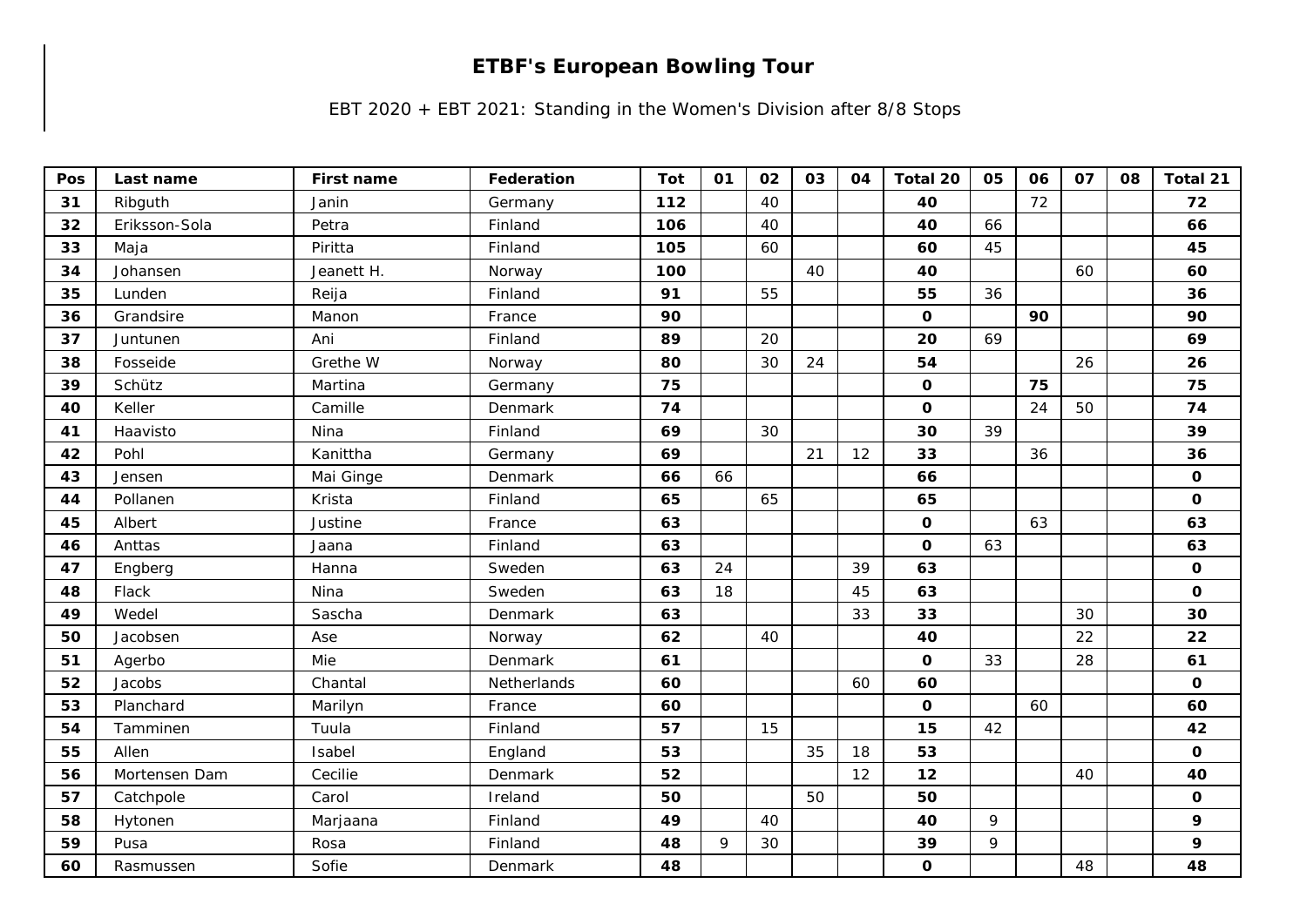| Pos | Last name       | First name | Federation  | <b>Tot</b> | 01 | 02 | 03 | 04 | <b>Total 20</b> | 05 | 06 | 07 | 08 | Total 21     |
|-----|-----------------|------------|-------------|------------|----|----|----|----|-----------------|----|----|----|----|--------------|
| 61  | Rapeli          | Jaana      | Finland     | 46         |    | 10 |    |    | 10              | 36 |    |    |    | 36           |
| 62  | Goron           | Solene     | France      | 45         |    |    |    |    | 0               |    | 45 |    |    | 45           |
| 63  | Johansson       | Malin      | Sweden      | 45         | 45 |    |    |    | 45              |    |    |    |    | $\mathbf 0$  |
| 64  | Laub            | Sabrina    | Germany     | 45         |    |    |    |    | $\mathbf 0$     |    | 45 |    |    | 45           |
| 65  | Laukkanen       | Pinja      | Finland     | 45         |    |    |    |    | $\mathbf{o}$    | 45 |    |    |    | 45           |
| 66  | Nauvonen        | Reetta     | Finland     | 44         |    | 20 |    |    | 20              | 24 |    |    |    | 24           |
| 67  | Plewis          | Franchesca | England     | 44         |    |    | 20 | 24 | 44              |    |    |    |    | $\mathbf 0$  |
| 68  | Taavitsainen    | Jaana      | Finland     | 44         |    | 20 |    |    | 20              | 24 |    |    |    | 24           |
| 69  | Thorstensen     | Heidi      | Norway      | 44         |    |    |    |    | $\mathbf 0$     |    |    | 44 |    | 44           |
| 70  | Gabel           | Janine     | Germany     | 42         |    |    |    | 42 | 42              |    |    |    |    | $\mathbf 0$  |
| 71  | Lopes D'Andrade | Alexandra  | France      | 42         |    |    |    |    | $\mathbf 0$     |    | 42 |    |    | 42           |
| 72  | Palvainen       | Pia        | Finland     | 42         |    |    |    |    | $\mathbf 0$     | 42 |    |    |    | 42           |
| 73  | Thorell         | Annie      | Sweden      | 42         | 42 |    |    |    | 42              |    |    |    |    | $\mathbf 0$  |
| 74  | Savikurki       | Senni      | Finland     | 40         |    | 40 |    |    | 40              |    |    |    |    | $\mathbf 0$  |
| 75  | Gerding         | Maria      | Denmark     | 39         |    |    |    |    | $\mathbf{o}$    | 39 |    |    |    | 39           |
| 76  | Leger           | Berenice   | France      | 39         |    |    |    |    | 0               |    | 39 |    |    | 39           |
| 77  | Rossi           | Melania    | Italy       | 39         |    |    |    |    | $\mathbf{o}$    |    | 39 |    |    | 39           |
| 78  | Uglsöe Köhler   | Malene     | Denmark     | 39         |    |    |    | 39 | 39              |    |    |    |    | $\mathbf 0$  |
| 79  | de Rooij        | Maxime     | Netherlands | 36         |    |    |    | 36 | 36              |    |    |    |    | $\mathbf 0$  |
| 80  | Parret          | Kristina   | Russia      | 36         |    |    |    |    | $\mathbf{o}$    |    | 36 |    |    | 36           |
| 81  | Friman          | Judith     | Sweden      | 33         | 33 |    |    |    | 33              |    |    |    |    | $\mathbf 0$  |
| 82  | Labille         | Delphine   | France      | 33         |    |    |    |    | $\mathbf{o}$    |    | 33 |    |    | 33           |
| 83  | Lerevenu        | Yvanna     | France      | 33         |    |    |    |    | $\mathbf{o}$    |    | 33 |    |    | 33           |
| 84  | Mäkelä          | Teea       | Finland     | 33         | 18 | 15 |    |    | 33              |    |    |    |    | $\mathbf 0$  |
| 85  | Paling          | Lindsey    | Netherlands | 33         |    |    |    | 33 | 33              |    |    |    |    | $\mathbf 0$  |
| 86  | Eliassen Hansen | Andrea     | Norway      | 30         |    |    |    |    | $\mathbf{o}$    |    |    | 30 |    | 30           |
| 87  | Reay            | Keira      | England     | 30         |    |    | 30 |    | 30              |    |    |    |    | $\mathbf{o}$ |
| 88  | Salo            | Vilma      | Finland     | 30         |    | 30 |    |    | 30              |    |    |    |    | $\mathbf 0$  |
| 89  | Gerding         | Maria      | Denmark     | 28         |    |    |    |    | $\mathbf 0$     |    |    | 28 |    | 28           |
| 90  | Kohler          | Malene     | Denmark     | 26         |    |    |    |    | $\mathbf 0$     |    |    | 26 |    | 26           |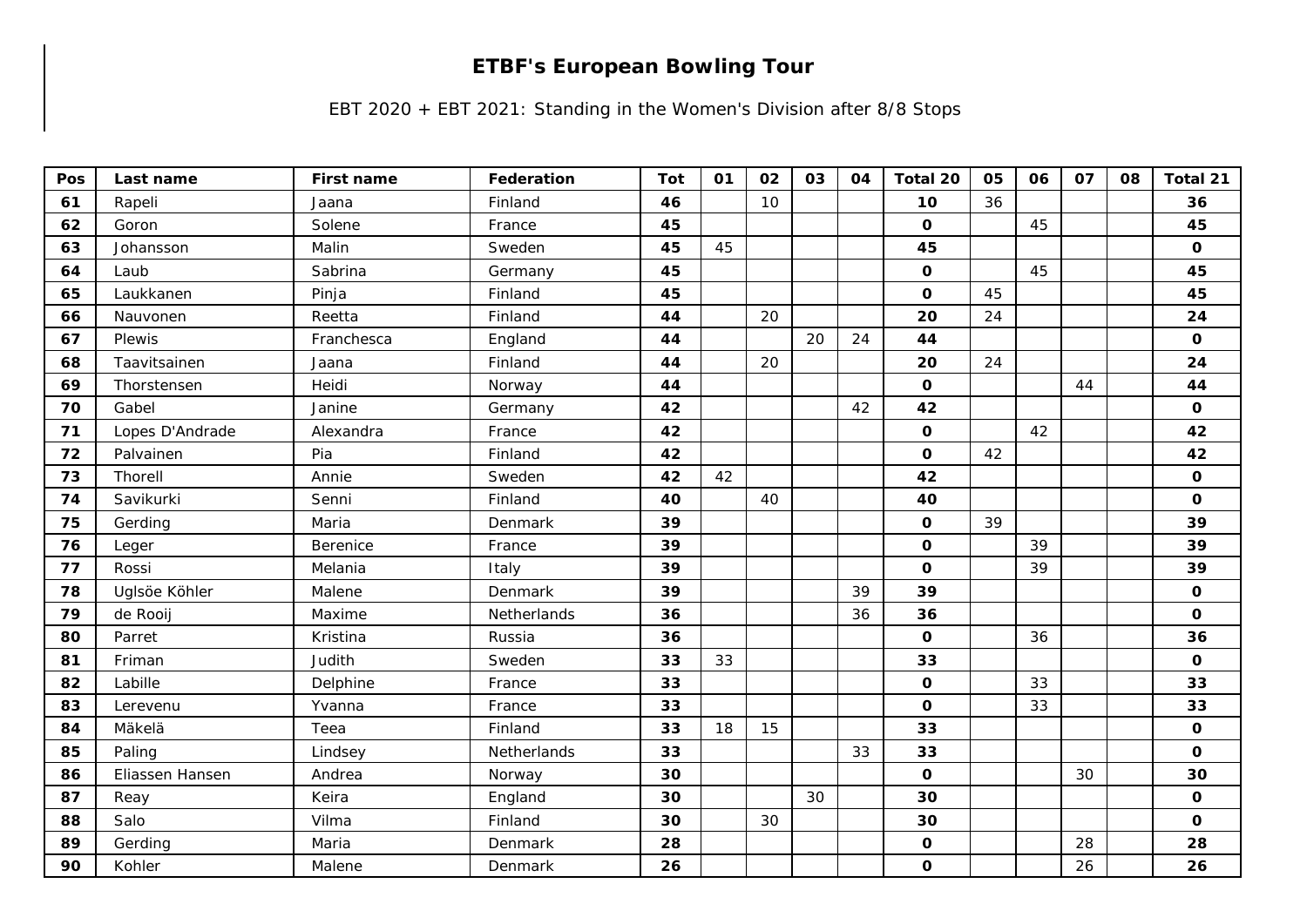| Pos | Last name           | First name | Federation  | <b>Tot</b> | 01 | 02 | 03 | 04 | <b>Total 20</b>  | 05 | 06 | 07 | 08 | Total 21     |
|-----|---------------------|------------|-------------|------------|----|----|----|----|------------------|----|----|----|----|--------------|
| 91  | Carlsson            | Christel   | Sweden      | 25         | 9  |    |    |    | 9                |    |    | 16 |    | 16           |
| 92  | Yusuf               | Tania      | Scotland    | 25         |    |    | 25 |    | 25               |    |    |    |    | $\mathbf 0$  |
| 93  | Aholammi            | Reija      | Finland     | 24         |    |    |    |    | $\mathbf{o}$     | 24 |    |    |    | 24           |
| 94  | Gales Dicay         | Caitlin    | Denmark     | 24         |    |    |    |    | $\mathbf 0$      |    |    | 24 |    | 24           |
| 95  | <b>Gales Dicay</b>  | Megan      | Denmark     | 24         |    |    |    |    | $\mathbf{o}$     |    |    | 24 |    | 24           |
| 96  | Gref                | Malin      | Sweden      | 24         | 24 |    |    |    | 24               |    |    |    |    | $\mathbf 0$  |
| 97  | Kjeldsen            | Kamilla    | Denmark     | 24         |    |    |    | 24 | 24               |    |    |    |    | $\mathbf{o}$ |
| 98  | Lundin              | Sara       | Sweden      | 24         |    |    |    |    | $\mathbf{o}$     |    |    |    | 24 | 24           |
| 99  | Matczak             | Marie      | France      | 24         |    |    |    |    | $\mathbf{o}$     |    | 24 |    |    | 24           |
| 100 | Neidenmark          | Emelie     | Sweden      | 24         | 24 |    |    |    | 24               |    |    |    |    | $\mathbf 0$  |
| 101 | Pitkäinen           | Eila       | Finland     | 24         |    |    |    |    | $\mathbf 0$      | 24 |    |    |    | 24           |
| 102 | Poux                | Catherine  | France      | 24         |    |    |    |    | $\mathbf 0$      |    | 24 |    |    | 24           |
| 103 | Robin               | Pauline    | France      | 24         |    |    |    |    | $\mathbf{o}$     |    | 24 |    |    | 24           |
| 104 | Sawicki             | Claudia    | Germany     | 24         |    |    |    |    | $\mathbf{o}$     |    | 24 |    |    | 24           |
| 105 | Stigter-van der Tol | Ghislaine  | Netherlands | 24         |    |    |    | 24 | 24               |    |    |    |    | $\mathbf 0$  |
| 106 | Tomas               | Cheska     | Netherlands | 24         |    |    |    | 24 | 24               |    |    |    |    | $\mathbf 0$  |
| 107 | Wiekeraad           | Bianca     | Netherlands | 24         |    |    |    | 24 | 24               |    |    |    |    | $\mathbf 0$  |
| 108 | Hackett             | Joanna     | England     | 23         |    |    | 23 |    | 23               |    |    |    |    | $\mathbf 0$  |
| 109 | Carlsson            | Åsa        | Sweden      | 22         | 6  |    |    |    | $\boldsymbol{6}$ |    |    | 16 |    | 16           |
| 110 | Mathiesen           | Jenny      | Norway      | 22         |    |    |    |    | $\mathbf{o}$     |    |    | 22 |    | 22           |
| 111 | Spets               | Hanne B.   | Norway      | 22         |    |    | 22 |    | 22               |    |    |    |    | $\mathbf 0$  |
| 112 | Kohtanen            | Terttu     | Finland     | 21         |    | 15 |    |    | 15               | 6  |    |    |    | 6            |
| 113 | Gylden              | lida       | Finland     | 20         |    | 20 |    |    | 20               |    |    |    |    | $\mathbf 0$  |
| 114 | Nykanen             | Mari       | Finland     | 20         |    | 20 |    |    | 20               |    |    |    |    | $\mathbf{o}$ |
| 115 | Andersson           | Emma       | Sweden      | 18         | 18 |    |    |    | 18               |    |    |    |    | $\mathbf 0$  |
| 116 | <b>Bados</b>        | Charline   | France      | 18         |    |    |    |    | 0                |    | 18 |    |    | 18           |
| 117 | Bendsen             | Julie      | Denmark     | 18         |    |    |    | 18 | 18               |    |    |    |    | $\mathbf 0$  |
| 118 | Berthomiere         | Melanie    | France      | 18         |    |    |    |    | 0                |    | 18 |    |    | 18           |
| 119 | Burman              | Emma       | Sweden      | 18         | 18 |    |    |    | 18               |    |    |    |    | $\mathbf{o}$ |
| 120 | Friant              | Emma       | France      | 18         |    |    |    |    | $\mathbf 0$      |    | 18 |    |    | 18           |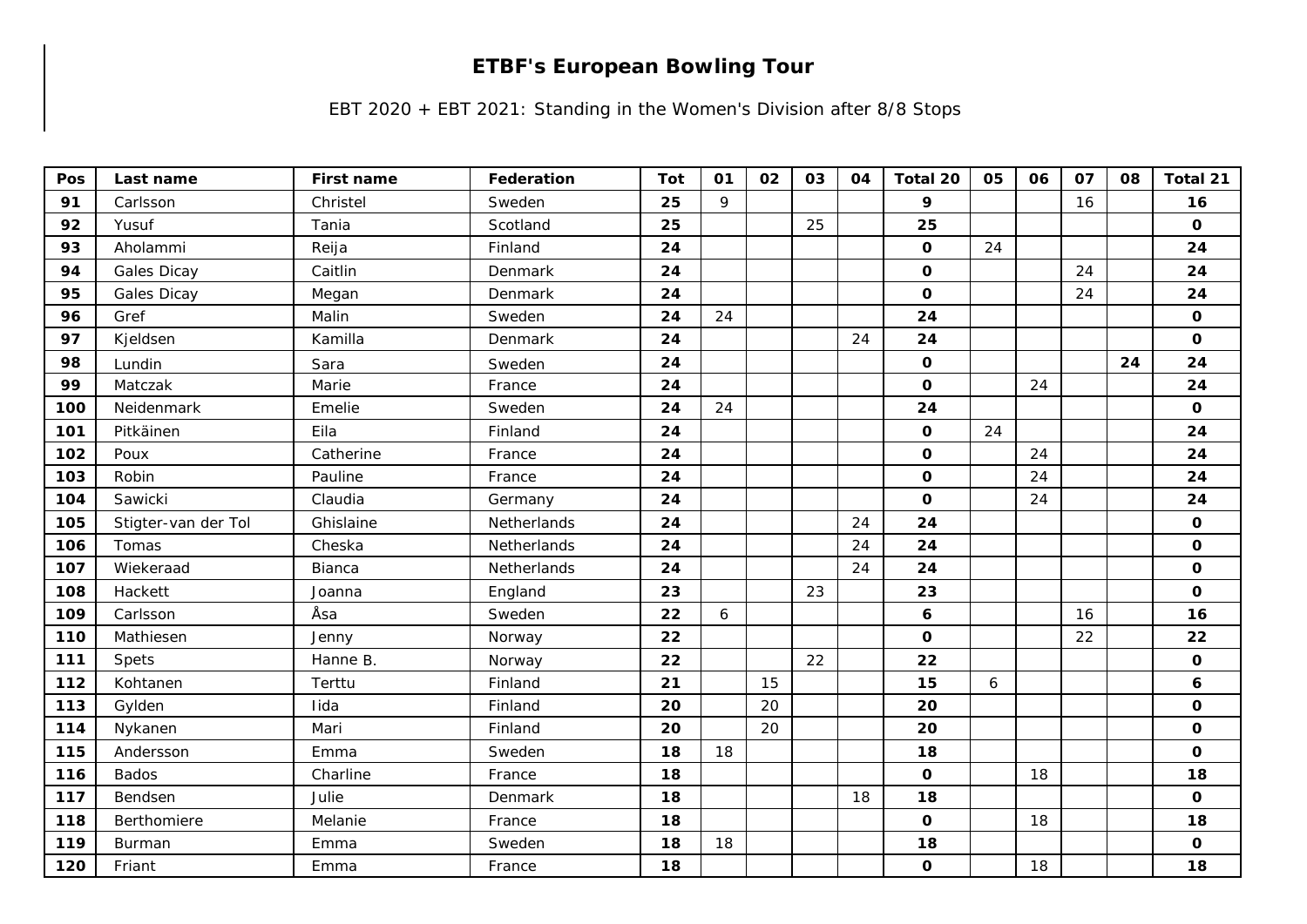| Pos | Last name   | First name     | Federation  | <b>Tot</b> | 01 | 02 | 03 | 04 | <b>Total 20</b> | 05 | 06 | 07 | 08 | <b>Total 21</b> |
|-----|-------------|----------------|-------------|------------|----|----|----|----|-----------------|----|----|----|----|-----------------|
| 121 | Garcia      | Laura          | France      | 18         |    |    |    |    | $\mathbf{o}$    |    | 18 |    |    | 18              |
| 122 | Johansson   | Victoria       | Sweden      | 18         | 18 |    |    |    | 18              |    |    |    |    | $\mathbf{o}$    |
| 123 | Kriele      | Beaudine       | Netherlands | 18         |    |    |    | 18 | 18              |    |    |    |    | $\mathbf 0$     |
| 124 | Lökfors     | Stella         | Finland     | 18         |    |    |    |    | $\mathbf 0$     | 18 |    |    |    | 18              |
| 125 | Lönnroth    | Daniela        | Finland     | 18         |    |    |    |    | $\mathbf 0$     | 18 |    |    |    | 18              |
| 126 | Petáková    | Anna           | Czech       | 18         |    |    |    |    | $\mathbf 0$     |    | 18 |    |    | 18              |
| 127 | Piipari     | Kirsti         | Finland     | 18         |    |    |    |    | $\mathbf 0$     | 18 |    |    |    | 18              |
| 128 | Salmela     | Diana          | Finland     | 18         |    |    |    |    | $\mathbf 0$     | 18 |    |    |    | 18              |
| 129 | Uusinarkaus | Paivi          | Finland     | 18         |    |    |    |    | $\mathbf 0$     | 18 |    |    |    | 18              |
| 130 | van Ewijck  | Anique         | Netherlands | 18         |    |    |    | 18 | 18              |    |    |    |    | $\mathbf{o}$    |
| 131 | Harris      | Elizabeth      | England     | 17         |    |    | 8  | 9  | 17              |    |    |    |    | $\mathbf{o}$    |
| 132 | Jokiniemi   | Leena          | Finland     | 17         |    | 5  |    |    | 5               | 12 |    |    |    | 12              |
| 133 | Hillestad   | Ville          | Norway      | 16         |    |    |    |    | $\mathbf 0$     |    |    | 16 |    | 16              |
| 134 | Johnsrud    | Helene Johanne | Norway      | 16         |    |    |    |    | $\mathbf 0$     |    |    | 16 |    | 16              |
| 135 | Hamberg     | Lina           | Sweden      | 15         |    |    |    |    | $\mathbf 0$     |    |    |    | 15 | 15              |
| 136 | Impola      | Hannele        | Finland     | 15         |    | 15 |    |    | 15              |    |    |    |    | $\mathbf 0$     |
| 137 | Jensen      | Lotte Liv      | Denmark     | 15         |    |    |    | 3  | $\mathbf{3}$    |    |    | 12 |    | 12              |
| 138 | Stivang     | Miriam L       | Norway      | 15         |    |    | 15 |    | 15              |    |    |    |    | $\mathbf{o}$    |
| 139 | Styrman     | Jenni          | Finland     | 15         |    | 15 |    |    | 15              |    |    |    |    | $\mathbf O$     |
| 140 | Watts       | Theresa        | Ireland     | 15         |    |    | 15 |    | 15              |    |    |    |    | $\mathbf{o}$    |
| 141 | Dahlman     | Siv            | Sweden      | 14         |    |    |    |    | $\mathbf 0$     |    |    |    | 14 | 14              |
| 142 | Flannery    | Sarah          | Ireland     | 14         |    |    | 14 |    | 14              |    |    |    |    | $\mathbf 0$     |
| 143 | Johansson   | Ina            | Sweden      | 14         |    |    |    |    | $\mathbf 0$     |    |    |    | 14 | 14              |
| 144 | Shortt      | Martina        | Ireland     | 14         |    |    | 14 |    | 14              |    |    |    |    | $\mathbf 0$     |
| 145 | Borg        | Karina         | Sweden      | 13         |    |    |    |    | $\mathbf{o}$    |    |    |    | 13 | 13              |
| 146 | Hassa       | Mathilda       | Sweden      | 13         |    |    |    |    | $\mathbf 0$     |    |    |    | 13 | 13              |
| 147 | Kestelle    | Dymphna        | Ireland     | 13         |    |    | 13 |    | 13              |    |    |    |    | $\mathbf 0$     |
| 148 | Krajacic    | Ivana          | Croatia     | 13         |    |    | 13 |    | 13              |    |    |    |    | $\mathbf 0$     |
| 149 | Ailes       | Hannah         | England     | 12         |    |    |    | 12 | 12              |    |    |    |    | $\mathbf 0$     |
| 150 | Andres      | Suzanne        | France      | 12         |    |    |    |    | $\mathbf 0$     |    | 12 |    |    | 12              |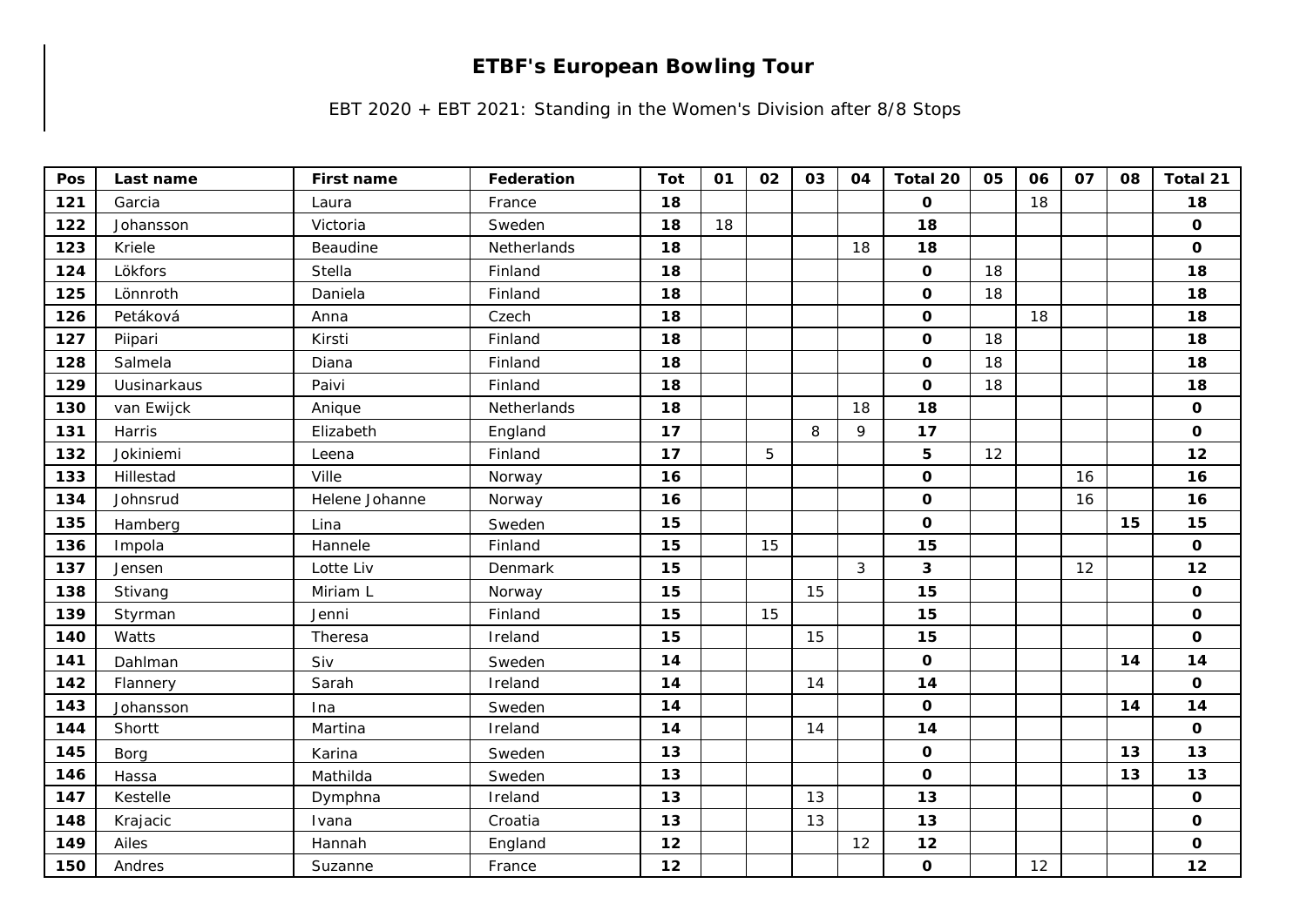| Pos | Last name     | First name      | Federation  | <b>Tot</b> | 01           | 02 | 03 | 04 | <b>Total 20</b> | 05 | 06 | 07 | 08   | Total 21     |
|-----|---------------|-----------------|-------------|------------|--------------|----|----|----|-----------------|----|----|----|------|--------------|
| 151 | Berg          | Felicia         | Sweden      | 12         | 12           |    |    |    | 12              |    |    |    |      | $\mathbf{o}$ |
| 152 | <b>Bramm</b>  | Emeline         | France      | 12         |              |    |    |    | $\mathbf 0$     |    | 12 |    |      | $12$         |
| 153 | Dalen         | Line Almestrand | Norway      | 12         |              |    |    |    | $\mathbf{o}$    |    |    | 12 |      | 12           |
| 154 | Danielsen     | Irene T:        | Norway      | 12         |              |    | 12 |    | 12              |    |    |    |      | $\mathbf 0$  |
| 155 | Dugan         | Lauren          | N. Ireland  | 12         |              |    | 12 |    | 12              |    |    |    |      | $\mathbf 0$  |
| 156 | Eng           | Malou           | Sweden      | 12         | 12           |    |    |    | 12              |    |    |    |      | $\mathbf 0$  |
| 157 | Flodin        | Alice           | Sweden      | 12         |              |    |    |    | $\mathbf 0$     |    |    | 12 |      | 12           |
| 158 | Gerding       | Maria Bak       | Denmark     | 12         |              |    |    | 12 | 12              |    |    |    |      | $\mathbf{o}$ |
| 159 | Greiner       | Samantha        | Netherlands | 12         |              |    |    | 12 | 12              |    |    |    |      | $\mathbf 0$  |
| 160 | Lorang        | Fanny           | France      | 12         |              |    |    |    | $\mathbf 0$     |    | 12 |    |      | 12           |
| 161 | Nadezhda      | Korablinova     | Russia      | 12         | 12           |    |    |    | 12              |    |    |    |      | $\mathbf{o}$ |
| 162 | Ördal         | Sanne           | Norway      | 12         |              |    |    |    | $\mathbf{o}$    |    |    | 12 |      | 12           |
| 163 | Pedejouan     | Chloe           | France      | 12         |              |    |    |    | $\mathbf 0$     |    | 12 |    |      | 12           |
| 164 | S Ekström     | Moa             | Sweden      | 12         | 12           |    |    |    | 12              |    |    |    |      | $\mathbf{o}$ |
| 165 | Saarinen      | Jonna           | Finland     | 12         |              |    |    |    | $\mathbf 0$     | 12 |    |    |      | 12           |
| 166 | Sahlin        | Elin            | Sweden      | 12         |              |    |    |    | 0               |    |    |    | $12$ | 12           |
| 167 | Schütz        | Ulrike          | Germany     | 12         |              |    |    |    | 0               |    | 12 |    |      | 12           |
| 168 | Solén         | Cecilia         | Sweden      | 12         | 12           |    |    |    | 12              |    |    |    |      | $\mathbf{o}$ |
| 169 | Stenroos      | Hanna           | Finland     | 12         |              |    |    |    | $\mathbf{o}$    | 12 |    |    |      | 12           |
| 170 | Styrman       | Helena          | Finland     | 12         |              |    |    |    | 0               | 12 |    |    |      | 12           |
| 171 | Undrum        | Line Henrietta  | Norway      | 12         |              |    |    |    | 0               |    |    | 12 |      | 12           |
| 172 | Vähä-Koivisto | Kati            | Finland     | 12         |              |    |    |    | $\mathbf{O}$    | 12 |    |    |      | 12           |
| 173 | Heffernan     | Mary            | Ireland     | 11         |              |    | 11 |    | $11$            |    |    |    |      | $\mathbf{o}$ |
| 174 | Sham          | Val             | S Africa    | 11         |              |    | 11 |    | 11              |    |    |    |      | $\mathbf{o}$ |
| 175 | Bjorkengren   | Riitta          | Finland     | 10         |              | 10 |    |    | 10              |    |    |    |      | $\mathbf 0$  |
| 176 | Haga          | Eli             | Finland     | 10         |              | 10 |    |    | 10              |    |    |    |      | $\mathbf 0$  |
| 177 | Hannunen      | Suvi            | Finland     | 10         |              | 10 |    |    | 10              |    |    |    |      | $\mathbf{o}$ |
| 178 | Rytkonen      | Jenna           | Finland     | 10         |              | 10 |    |    | 10              |    |    |    |      | $\mathbf 0$  |
| 179 | Åkerblom      | Matilda         | Sweden      | 9          | $\mathsf{Q}$ |    |    |    | 9               |    |    |    |      | $\mathbf 0$  |
| 180 | Blankenzee    | Denise          | Netherlands | 9          |              |    |    | 9  | 9               |    |    |    |      | $\mathbf 0$  |
| 181 | Dirks         | Margreet        | Netherlands | 9          |              |    |    | 9  | 9               |    |    |    |      | $\mathbf{o}$ |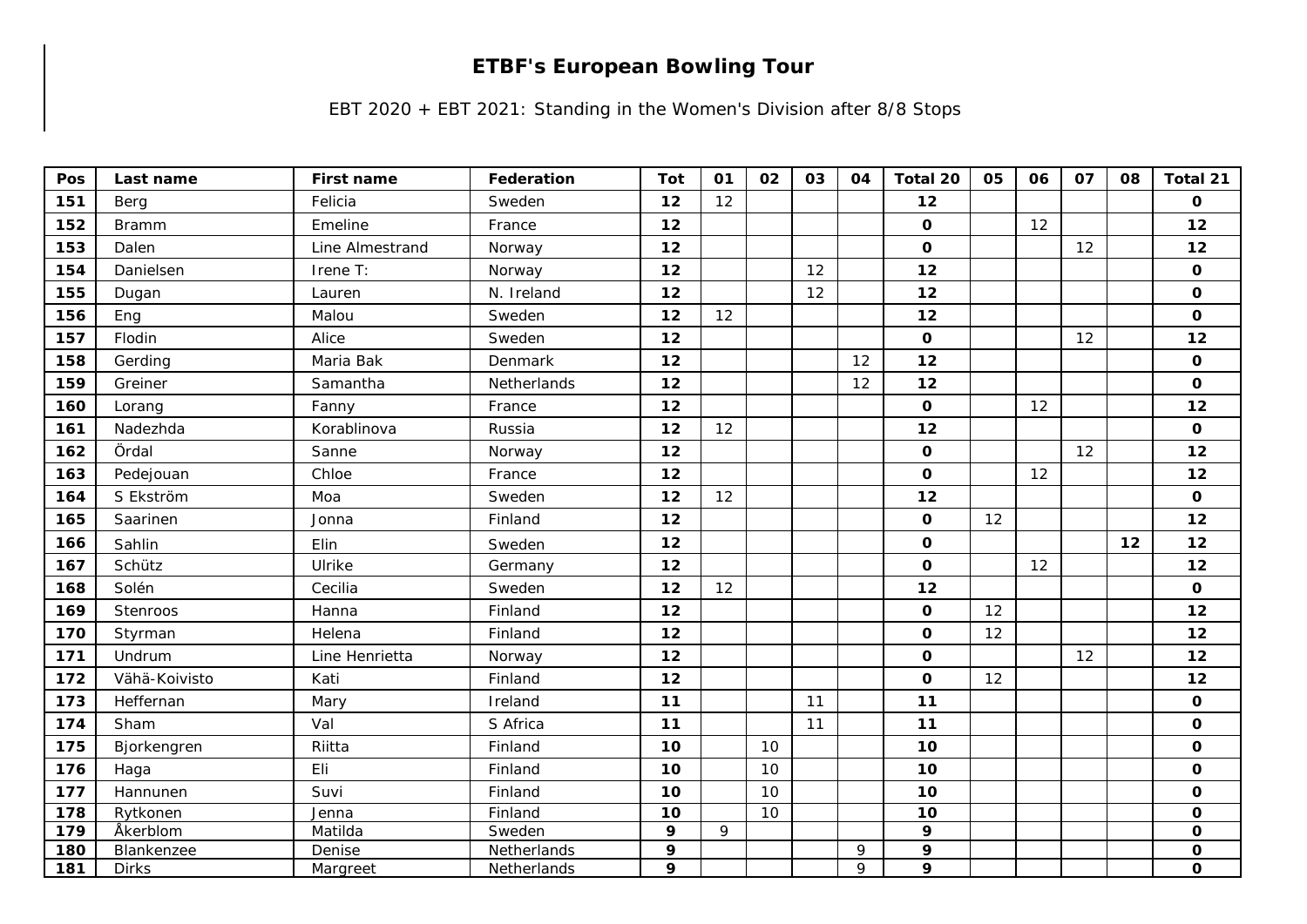| Pos | Last name     | First name         | Federation  | <b>Tot</b> | 01 | 02 | 03 | 04 | Total 20     | 05 | 06 | 07 | 08 | Total 21         |
|-----|---------------|--------------------|-------------|------------|----|----|----|----|--------------|----|----|----|----|------------------|
| 182 | Holgersson    | Amelie             | Sweden      | 9          | 9  |    |    |    | 9            |    |    |    |    | 0                |
| 183 | Lejman        | Emma               | Sweden      | 9          | 9  |    |    |    | 9            |    |    |    |    | 0                |
| 184 | Maes          | Margaux            | France      | 9          |    |    |    |    | $\mathbf{o}$ |    | 9  |    |    | 9                |
| 185 | Piros         | Laura              | Romania     | 9          |    |    |    | 9  | 9            |    |    |    |    | $\mathbf{o}$     |
| 186 | Postma        | Femke              | Netherlands | 9          |    |    |    | 9  | 9            |    |    |    |    | $\mathbf{o}$     |
| 187 | Ryliskiene    | Ruta               | Lithuania   | 9          |    |    |    |    | $\mathbf{o}$ | 9  |    |    |    | 9                |
| 188 | Stoecklin     | Oriane             | France      | 9          |    |    |    |    | O            |    | 9  |    |    | 9                |
| 189 | Turunen       | Jaana              | Finland     | 9          |    |    |    |    | 0            | 9  |    |    |    | 9                |
| 190 | Uosukainen    | Minna              | Finland     | 9          |    |    |    |    | 0            | 9  |    |    |    | 9                |
| 191 | Wuillemin     | Sylvette           | France      | 9          |    |    |    |    | $\mathbf 0$  |    | 9  |    |    | 9                |
| 192 | <b>Bjerke</b> | Heidi              | Norway      | 8          |    |    |    |    | $\mathbf 0$  |    |    | 8  |    | 8                |
| 193 | Garborg       | Lalla Erikssen     | Norway      | 8          |    |    | 8  |    | 8            |    |    |    |    | $\mathbf{o}$     |
| 194 | Hansen        | Sandra             | Norway      | 8          |    |    |    |    | $\mathbf{o}$ |    |    | 8  |    | 8                |
| 195 | Lalor         | Elaine             | Ireland     | 8          |    |    | 8  |    | 8            |    |    |    |    | $\mathbf{o}$     |
| 196 | Larsen        | Gina               | Norway      | 8          |    |    |    |    | $\mathbf{o}$ |    |    | 8  |    | 8                |
| 197 | Lillegjære    | Mia Linnea Waldahl | Norway      | 8          |    |    |    |    | $\mathbf 0$  |    |    | 8  |    | 8                |
| 198 | Lyons         | Kay                | Ireland     | 8          |    |    | 8  |    | 8            |    |    |    |    | $\mathbf{o}$     |
| 199 | Mengshoel     | Bente              | Norway      | 8          |    |    |    |    | $\mathbf 0$  |    |    | 8  |    | 8                |
| 200 | Moriarty      | Berni              | Ireland     | 8          |    |    | 8  |    | 8            |    |    |    |    | $\mathbf{o}$     |
| 201 | Bang          | Hege Kristin S.    | Norway      | 6          |    |    | 6  |    | 6            |    |    |    |    | $\mathbf{o}$     |
| 202 | Cloake        | Roisin             | Ireland     | 6          |    |    | 6  |    | 6            |    |    |    |    | $\mathbf{o}$     |
| 203 | Cullen        | Ann                | Ireland     | 6          |    |    | 6  |    | 6            |    |    |    |    | $\mathbf 0$      |
| 204 | Dalhaug       | Phebe Florida      | Norway      | 6          |    |    |    |    | $\mathbf 0$  |    |    | 6  |    | 6                |
| 205 | Ediker        | Nicole             | England     | 6          |    |    |    | 6  | 6            |    |    |    |    | $\mathbf 0$      |
| 206 | Fahlström     | Katrin             | Sweden      | 6          | 6  |    |    |    | 6            |    |    |    |    | $\mathbf{o}$     |
| 207 | Gunnarsson    | Ottilia            | Sweden      | 6          | 6  |    |    |    | 6            |    |    |    |    | $\mathbf{o}$     |
| 208 | Hansen        | Sandra             | Norway      | 6          |    |    | 6  |    | 6            |    |    |    |    | $\mathbf{o}$     |
| 209 | Holmes        | Pat                | Ireland     | 6          |    |    | 6  |    | 6            |    |    |    |    | $\mathbf{o}$     |
| 210 | Jensen        | Line Mia           | Denmark     | 6          |    |    |    | 6  | 6            |    |    |    |    | $\mathbf{o}$     |
| 211 | Keizer        | Anouk              | Netherlands | 6          |    |    |    | 6  | 6            |    |    |    |    | $\mathbf{o}$     |
| 212 | Laukkanen     | Tiiama             | Finland     | 6          |    |    |    |    | $\mathbf 0$  | 6  |    |    |    | 6                |
| 213 | Lindell       | Lisa               | Sweden      | 6          | 6  |    |    |    | 6            |    |    |    |    | 0                |
| 214 | Lindius       | Maria              | Sweden      | 6          | 6  |    |    |    | 6            |    |    |    |    | $\mathbf{o}$     |
| 215 | Mäkitalo      | Mervi              | Finland     | 6          |    |    |    |    | $\mathbf 0$  | 6  |    |    |    | 6                |
| 216 | Mattinen      | Taru               | Finland     | 6          |    |    |    |    | O            | 6  |    |    |    | $\boldsymbol{6}$ |
| 217 | Mustonen      | Mia                | Finland     | 6          |    |    |    |    | $\mathbf{o}$ | 6  |    |    |    | $\mathbf 6$      |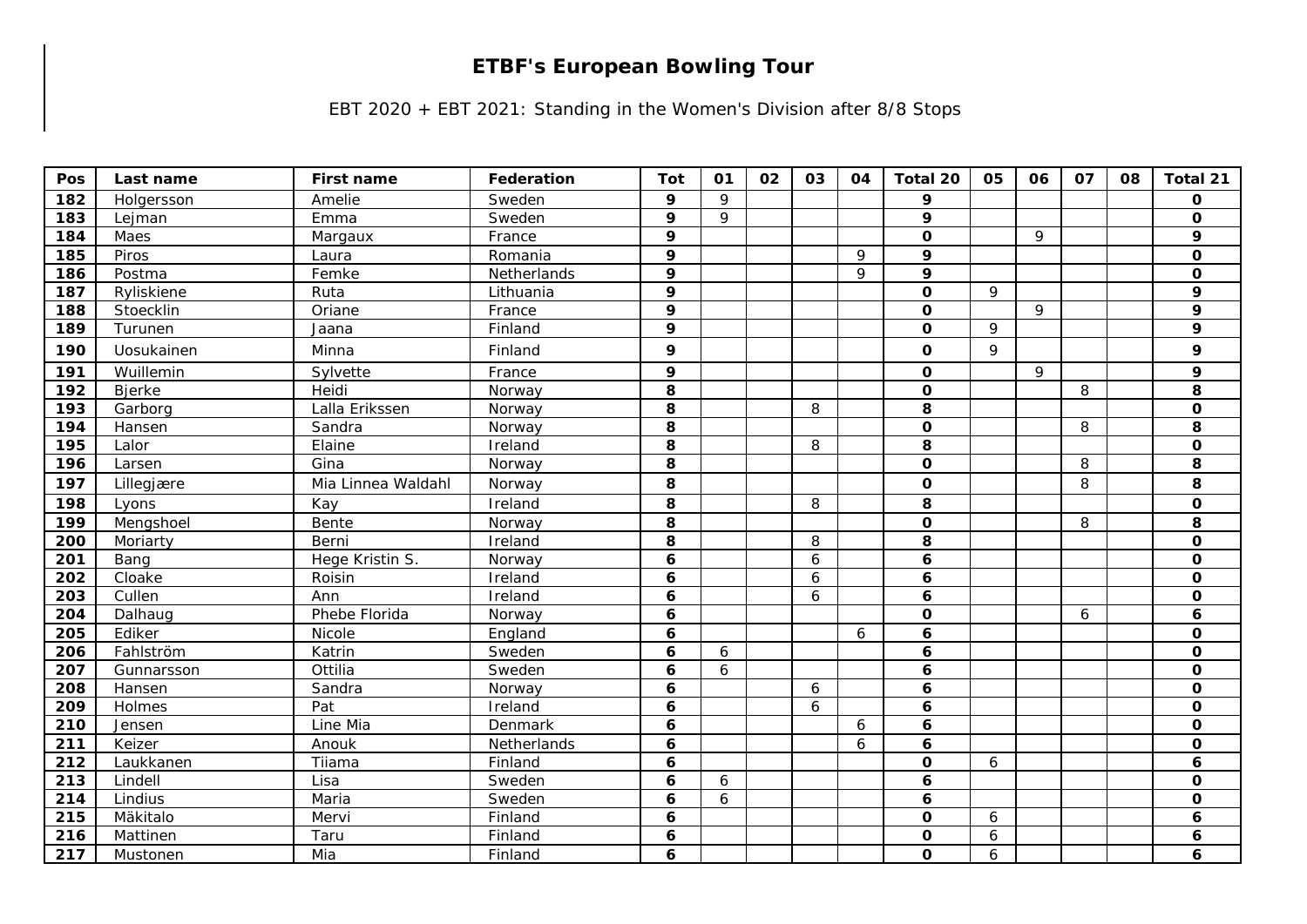| Pos | Last name        | First name  | Federation  | Tot | 01 | 02 | 03 | 04 | <b>Total 20</b> | 05 | 06 | 07 | 08 | <b>Total 21</b> |
|-----|------------------|-------------|-------------|-----|----|----|----|----|-----------------|----|----|----|----|-----------------|
| 218 | Opsahl           | Jorunn      | Norway      | 6   |    |    |    |    | 0               |    |    | 6  |    | 6               |
| 219 | Sawicki          | Claudia     | Germany     | 6   |    |    |    | 6  | 6               |    |    |    |    | $\mathbf 0$     |
| 220 | van Zijp         | Rianne      | Netherlands | 6   |    |    |    | 6  | 6               |    |    |    |    | $\mathbf 0$     |
| 221 | Yggeseth         | Hilde       | Norway      | 6   |    |    |    |    | 0               |    |    | 6  |    | 6               |
| 222 | Bartaire-Jimenez | Wendy       | France      | 5   |    | 5  |    |    | 5               |    |    |    |    | 0               |
| 223 | Kovanen          | Nina        | Finland     | 5   |    | 5  |    |    | 5               |    |    |    |    | 0               |
| 224 | Lonnroth         | Marika      | Iceland     | 5   |    | 5  |    |    | 5               |    |    |    |    | $\mathbf 0$     |
| 225 | Rangell          | Yvonne      | Ireland     | 4   |    |    | 4  |    | 4               |    |    |    |    | $\mathbf 0$     |
| 226 | Andersin         | Evelina     | Sweden      | 3   | 3  |    |    |    | 3               |    |    |    |    | $\mathbf 0$     |
| 227 | Granström        | <b>Elin</b> | Sweden      | 3   | 3  |    |    |    | 3               |    |    |    |    | $\mathbf 0$     |
| 228 | Häkkinen         | Veera       | Finland     | 3   |    |    |    |    | 0               | 3  |    |    |    | 3               |
| 229 | Hallberg         | Anetthe     | Sweden      | 3   | 3  |    |    |    | 3               |    |    |    |    | $\mathbf 0$     |
| 230 | Korpi            | Heli        | Finland     | 3   |    |    |    |    | $\Omega$        | 3  |    |    |    | 3               |
| 231 | Kvarnstrom       | Ann         | Sweden      | 3   | 3  |    |    |    | 3               |    |    |    |    | $\mathbf 0$     |
| 232 | Löfgren          | Satu        | Finland     | 3   |    |    |    |    | 0               | 3  |    |    |    | 3               |
| 233 | Mäkinen          | Heli        | Finland     | 3   |    |    |    |    | 0               | 3  |    |    |    | 3               |
| 234 | Modler           | Yvonne      | Germany     | 3   |    |    |    | 3  | 3               |    |    |    |    | $\mathbf 0$     |
| 235 | Saukkonen        | Eeva        | Finland     | 3   |    |    |    |    | 0               | 3  |    |    |    | 3               |
| 236 | Sielaff          | Kerstin     | Germany     | 3   |    |    |    | 3  | 3               |    |    |    |    | $\mathbf 0$     |
| 237 | Van Kerckhove    | Linda       | Belgium     | 3   |    |    |    | 3  | 3               |    |    |    |    | $\mathbf 0$     |
| 238 | Verwimp          | Axelle      | Belgium     | 3   |    |    |    | 3  | 3               |    |    |    |    | $\mathbf 0$     |
| 239 | Whistleton       | Lena        | Sweden      | 3   | 3  |    |    |    | 3               |    |    |    |    | $\mathbf 0$     |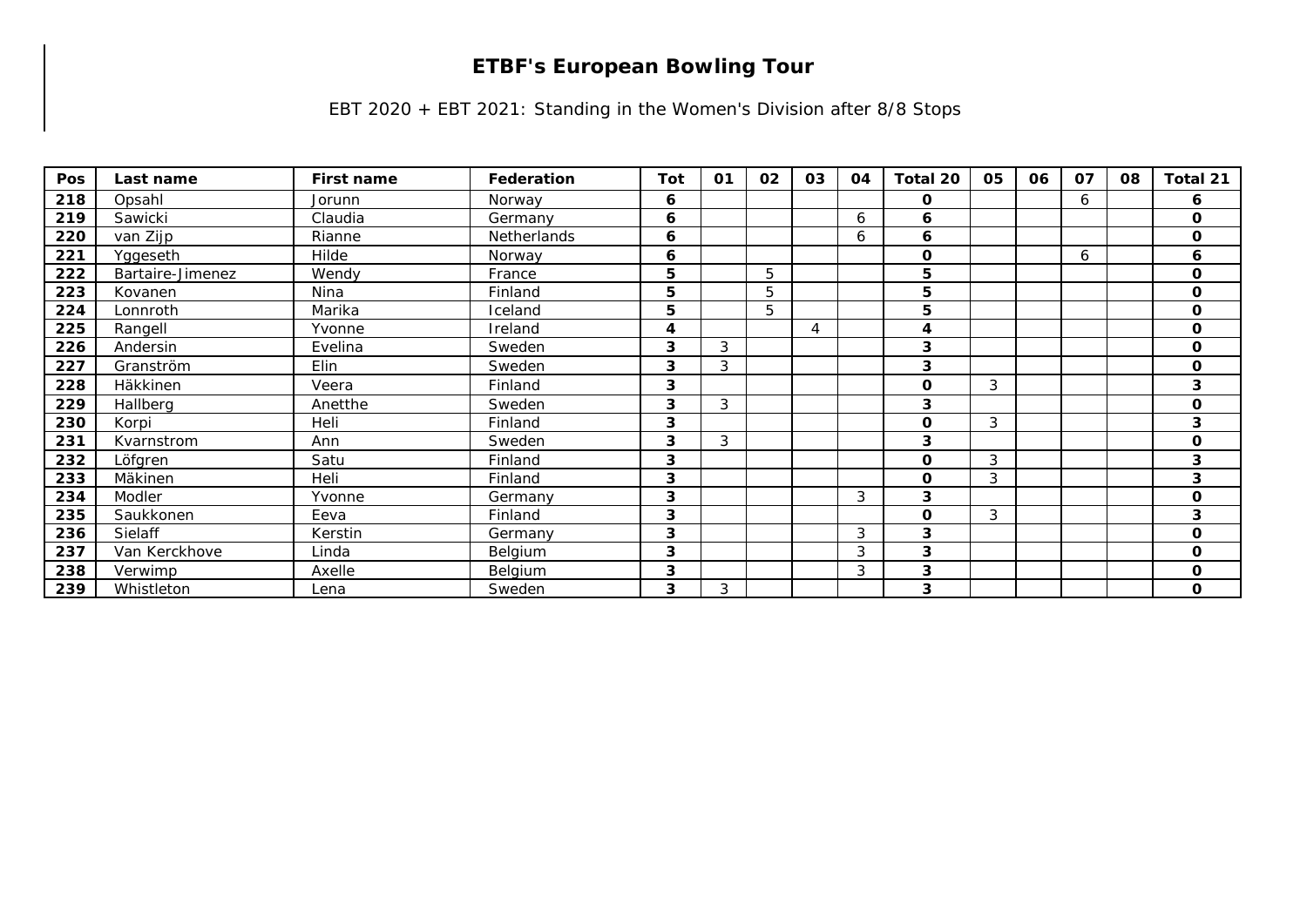#### **EBT 2020-01: Women's Division, Silver**

#### AIK International Tournament Powered by Track in Sweden

| Pos.                     | <b>Points</b>  | Last name                | First name    | Federation |
|--------------------------|----------------|--------------------------|---------------|------------|
| 1                        | 150            | <b>Persson Planefors</b> | Joline        | Sweden     |
| $\overline{2}$           | 120            | Linderoth                | Josefine      | Sweden     |
| $\overline{3}$           | 105            | Wegner                   | Jenny         | Sweden     |
| $\overline{\mathcal{A}}$ | 90             | Lim                      | Bernice       | Singapore  |
| 5                        | 75             | Molander                 | Alida         | Sweden     |
| 6                        | 72             | Pasanen                  | Sanna         | Finland    |
| $\overline{7}$           | 69             | Tan                      | Jazreel       | Singapore  |
| 8                        | 66             | Jensen                   | Mai Ginge     | Denmark    |
| 9                        | 63             | Mukotani                 | Misaki        | Japan      |
| 10                       | 60             | Andersson                | Ida           | Sweden     |
| 11                       | 45             | Johansson                | Malin         | Sweden     |
| 12                       | 45             | Blomqvist                | Anneli        | Sweden     |
| 13                       | 42             | Thorell                  | Annie         | Sweden     |
| 14                       | 42             | Andersson                | Anna          | Sweden     |
| 15                       | 39             | Hermansson               | Josefine      | Sweden     |
| 16                       | 39             | Pöppler                  | <b>Birgit</b> | Germany    |
| 17                       | 36             | Andersson                | Sandra        | Sweden     |
| 18                       | 36             | Wgner                    | Cajsa         | Sweden     |
| 19                       | 33             | Friman                   | Judith        | Sweden     |
| 20                       | 33             | Konsteri                 | Peppi         | Finland    |
| 21                       | 24             | Hiltunen                 | Eliisa        | Finland    |
| 22                       | 24             | Engberg                  | Hanna         | Sweden     |
| 23                       | 24             | Neidenmark               | Emelie        | Sweden     |
| 24                       | 24             | Halttunen                | Emma          | Sweden     |
| 25                       | 24             | Gref                     | Malin         | Sweden     |
| 26                       | 18             | Flack                    | Nina          | Sweden     |
| 27                       | 18             | Mäkelä                   | Teea          | Finland    |
| 28                       | 18             | Johansson                | Victoria      | Sweden     |
| 29                       | 18             | Burman                   | Emma          | Sweden     |
| 30                       | 18             | Andersson                | Emma          | Sweden     |
| 31                       | 12             | S Ekström                | Moa           | Sweden     |
| 32                       | 12             | Berg                     | Felicia       | Sweden     |
| 33                       | 12             | Nadezhda                 | Korablinova   | Russia     |
| 34                       | 12             | Solén                    | Cecilia       | Sweden     |
| 35                       | 12             | Eng                      | Malou         | Sweden     |
| 36                       | 9              | Holgersson               | Amelie        | Sweden     |
| 37                       | 9              | Åkerblom                 | Matilda       | Sweden     |
| 38                       | 9              | Carlsson                 | Christel      | Sweden     |
| 39                       | 9              | Lejman                   | Emma          | Sweden     |
| 40                       | 9              | Pusa                     | Rosa          | Finland    |
| 41                       | 6              | Gunnarsson               | Ottilia       | Sweden     |
| 42                       | 6              | Fahlström                | Katrin        | Sweden     |
| 43                       | 6              | Lindell                  | Lisa          | Sweden     |
| 44                       | 6              | Lindius                  | Maria         | Sweden     |
| 45                       | 6              | Carlsson                 | Åsa           | Sweden     |
| 46                       | 3              | Whistleton               | Lena          | Sweden     |
| 47                       | $\overline{3}$ | Hallberg                 | Anetthe       | Sweden     |
| 48                       | $\overline{3}$ | Granström                | Elin          | Sweden     |
| 49                       | $\mathfrak{S}$ | Kvarnstrom               | Ann           | Sweden     |
| 50                       | $\overline{3}$ | Andersin                 | Evelina       | Sweden     |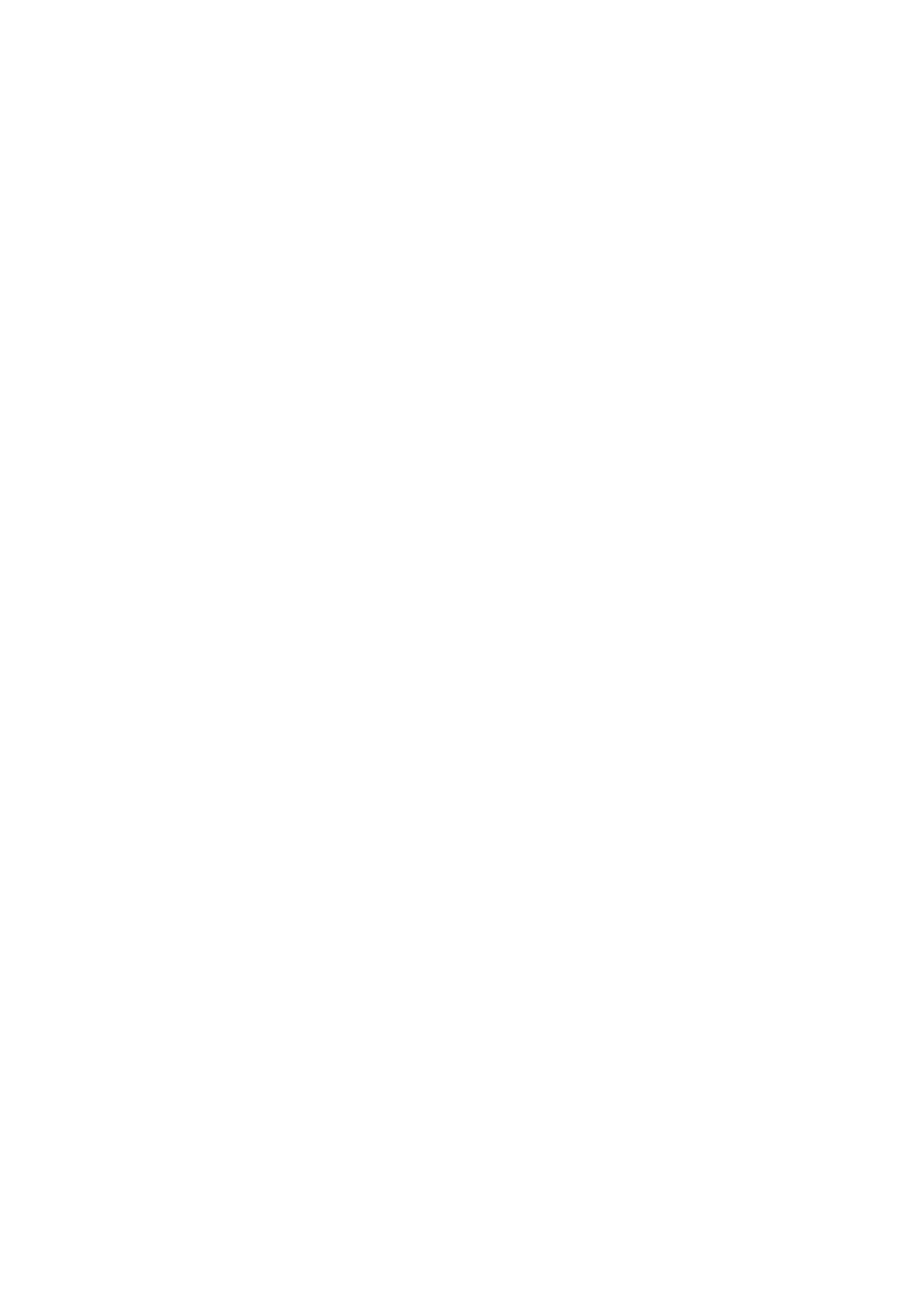## **EBT 2020-02: Women's Division, Platinum**

#### Brunswick Ballmaster Open

| Pos.           | <b>Points</b> | Last name                | First name    | Federation         |
|----------------|---------------|--------------------------|---------------|--------------------|
| 1              | 250           | Poppler                  | <b>Birgit</b> | Germany            |
| $\overline{2}$ | 200           | Lim                      | Bernice       | Singapore          |
| $\overline{3}$ | 175           | <b>Persson Planefors</b> | Joline        | Sweden             |
| 4              | 150           | Tan                      | Jazreel       | Singapore          |
| 5              | 125           | Zavjalova                | Diana         | Latvia             |
| 6              | 120           | McEwan                   | Danielle      | <b>USA</b>         |
| $\overline{7}$ | 115           | Rodriguez                | Maria Jose    | Columbia           |
| 8              | 110           | Andersson                | Ida           | Sweden             |
| 9              | 105           | Heino                    | Jenni         | Finland            |
| 10             | 100           | Manninen                 | Heidi         | Finland            |
| 11             | 75            | Wegner                   | Jenny         | Sweden             |
| 12             | 75            | Konsteri                 | Peppi         | Finland            |
| 13             | 70            | Mukotani                 | Misaki        | Japan              |
| 14             | 70            | Pasanen                  | Sanna         | Finland            |
| 15             | 65            | Pollanen                 | Krista        | Finland            |
| 16             | 65            | Hiltunen                 | Eliisa        | Finland            |
| 17             | 60            | Molander                 | Alida         | Sweden             |
| 18             | 60            | Maja                     | Piritta       | Finland            |
| 19             | 55            | Wegner                   | Cajsa         | Sweden             |
| 20             | 55            | Lunden                   | Reija         | Finland            |
| 21             | 40            | Eriksson-Sola            | Petra         | Finland            |
| 22             | 40            | Ribguth                  | Janin         | Germany            |
| 23             | 40            | Hytonen                  | Marjaana      | Finland            |
| 24             | 40            | Jacobsen                 | Ase           | Norway             |
| 25             | 40            | Savikurki                | Senni         | Finland            |
| 26             | 30            | Haavisto                 | Nina          | Finland            |
| 27             | 30            |                          | Essi          | Finland            |
| 28             | 30            | Pakarinen<br>Fosseide    | Grethe W      |                    |
| 29             | 30            |                          |               | Norway<br>Finland  |
| 30             | 30            | Pusa<br>Salo             | Roosa         | Finland            |
|                |               |                          | Vilma         | Finland            |
| 31<br>32       | 20<br>20      | Juntunen                 | Ani           |                    |
|                |               | Taavitsainen             | Jaana         | Finland            |
| 33             | 20            | Nauvonen                 | Reetta        | Finland            |
| 34<br>35       | 20<br>20      | Gylden                   | lida<br>Mari  | Finland            |
|                |               | Nykanen                  |               | Finland            |
| 36<br>37       | 15<br>15      | Impola                   | Hannele       | Finland<br>Finland |
|                |               | Styrman                  | Jenni         |                    |
| 38             | 15            | Tamminen                 | Tuula         | Finland            |
| 39             | 15            | Makela                   | Teea          | Finland            |
| 40             | 15            | Kohtanen                 | Terttu        | Finland            |
| 41             | 10            | Hannunen                 | Suvi          | Finland            |
| 42             | 10            | Rytkonen                 | Jenna         | Finland            |
| 43             | 10            | Haga                     | Eli           | Finland            |
| 44             | 10            | Rapeli                   | Jaana         | Finland            |
| 45             | 10            | Bjorkengren              | Riitta        | Finland            |
| 46             | 5             | Kovanen                  | Nina          | Finland            |
| 47             | 5             | Lonnroth                 | Marika        | Iceland            |
| 48             | 5             | Halttunen                | Emma          | Finland            |
| 49             | 5             | Jokiniemi                | Leena         | Finland            |
| 50             | 5             | Bartaire-Jimenez         | Wendy         | France             |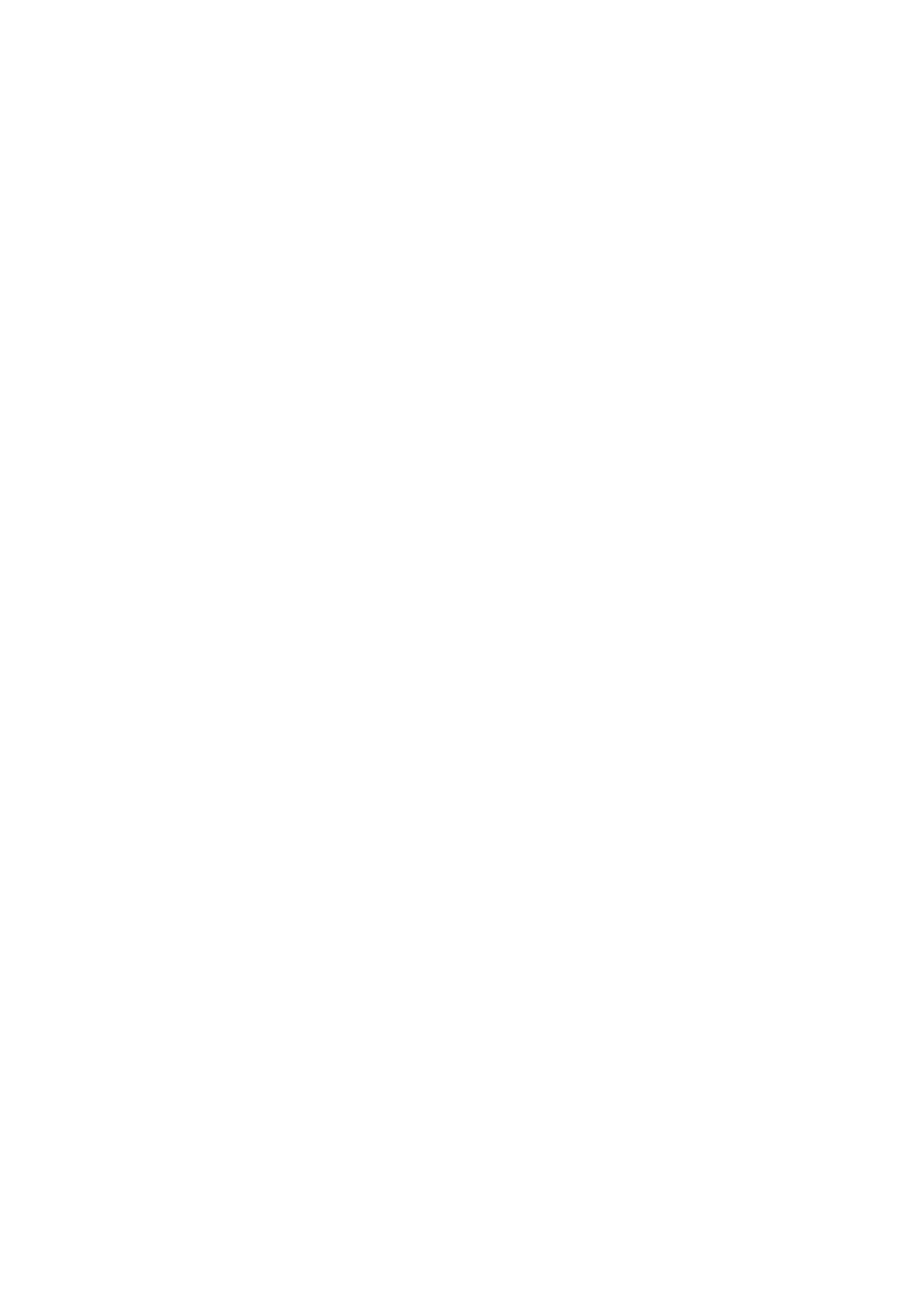## **EBT 2020-03: Women's Division, Sat**

32nd Irish Open Championships in association with Storm, 900

| Pos.                     | <b>Points</b>            | Last name | First name      |
|--------------------------|--------------------------|-----------|-----------------|
| 1                        | 50                       | Catchpole | Carol           |
| $\overline{2}$           | 40                       | Johansen  | Jeanett H.      |
| 3                        | 35                       | Allen     | Isabel          |
| $\overline{\mathcal{A}}$ | 30                       | Reay      | Keira           |
| $\overline{5}$           | 25                       | Yusuf     | Tania           |
| 6                        | 24                       | Fosseide  | Grethe W        |
| $\overline{7}$           | 23                       | Hackett   | Joanna          |
| 8                        | 22                       | Spets     | Hanne B.        |
| 9                        | 21                       | Pohl      | Kanittha        |
| 10                       | 20                       | Plewis    | Franchesca      |
| 11                       | 15                       | Stivang   | Miriam L        |
| 12                       | 15                       | Watts     | Theresa         |
| 13                       | 14                       | Flannery  | Sarah           |
| 14                       | 14                       | Shortt    | Martina         |
| 15                       | 13                       | Kestelle  | Dymphna         |
| 16                       | 13                       | Krajacic  | Ivana           |
| 17                       | 12                       | Danielsen | Irene T:        |
| 18                       | 12                       | Dugan     | Lauren          |
| 19                       | 11                       | Heffernan | Mary            |
| 20                       | 11                       | Sham      | Val             |
| 21                       | 8                        | Harris    | Elizabeth       |
| 22                       | 8                        | Garborg   | Lalla Erikssen  |
| 23                       | 8                        | Lyons     | Kay             |
| 24                       | 8                        | Moriarty  | Berni           |
| 25                       | 8                        | Lalor     | Elaine          |
| 26                       | 6                        | Cullen    | Ann             |
| 27                       | 6                        | Hansen    | Sandra          |
| 28                       | 6                        | Cloake    | Roisin          |
| 29                       | 6                        | Holmes    | Pat             |
| 30                       | 6                        | Bang      | Hege Kristin S. |
| 31                       | $\overline{\mathcal{A}}$ | Rangell   | Yvonne          |
| $\overline{3}2$          | $\overline{\mathcal{L}}$ |           |                 |
| 33                       | 4                        |           |                 |
| 34                       | 4                        |           |                 |
| 35                       | 4                        |           |                 |
| 36                       | 3                        |           |                 |
| 37                       | 3                        |           |                 |
| 38                       | 3                        |           |                 |
| 39                       | 3                        |           |                 |
| 40                       | 3                        |           |                 |
| 41                       | $\overline{2}$           |           |                 |
| 42                       | $\overline{2}$           |           |                 |
| 43                       | $\overline{2}$           |           |                 |
| 44                       | $\overline{2}$           |           |                 |
| 45                       | $\overline{c}$           |           |                 |
| 46                       | 1                        |           |                 |
| 47                       | 1                        |           |                 |
| 48                       | 1                        |           |                 |
| 49                       | 1                        |           |                 |
| 50                       | 1                        |           |                 |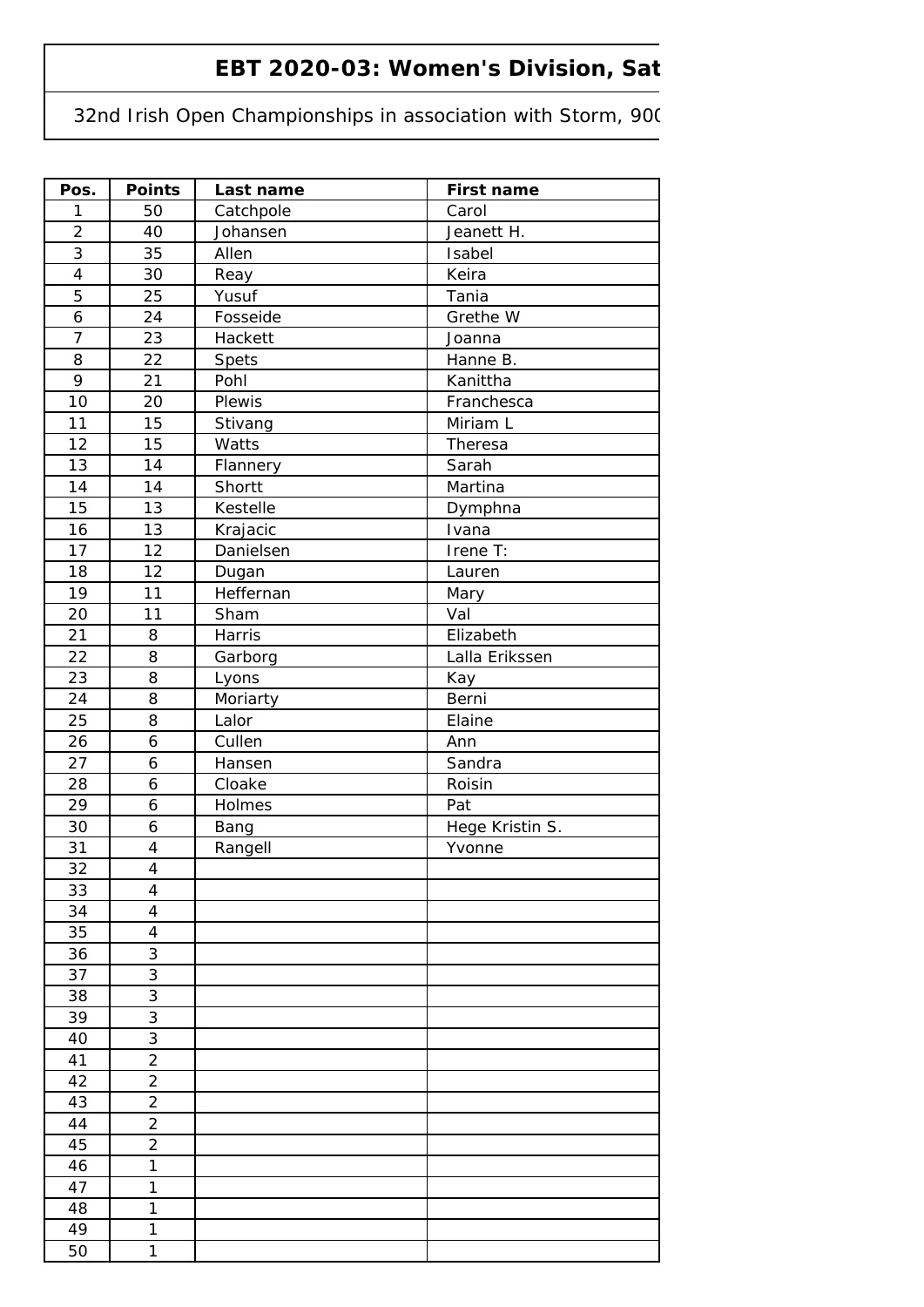#### **tellite**

0 Global and 3G shoes

| Federation |
|------------|
| Ireland    |
| Norway     |
| England    |
| England    |
| Scotland   |
| Norway     |
| England    |
| Norway     |
| Germany    |
| England    |
| Norway     |
| Ireland    |
| Ireland    |
| Ireland    |
| Ireland    |
| Croatia    |
| Norway     |
| N. Ireland |
| Ireland    |
| S Africa   |
| England    |
| Norway     |
| Ireland    |
| Ireland    |
| Ireland    |
| Ireland    |
| Norway     |
| Ireland    |
| Ireland    |
| Norway     |
| Ireland    |
|            |
|            |
|            |
|            |
|            |
|            |
|            |
|            |
|            |
|            |
|            |
|            |
|            |
|            |
|            |
|            |
|            |
|            |
|            |

 $\vert x \vert$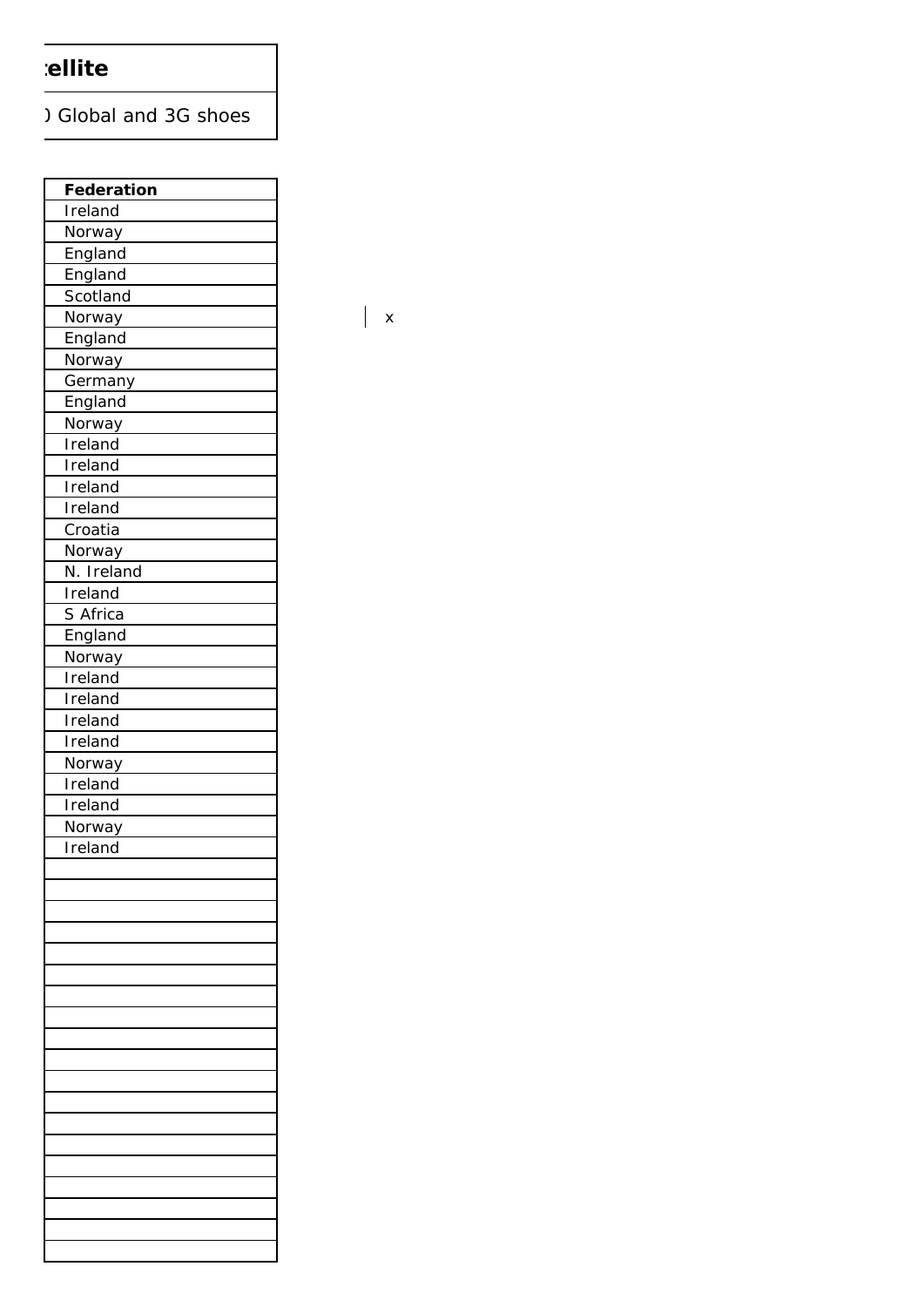## **EBT 2020-04: Women's Division, Silver**

Hammer Bronzen Schietspoel Tournament 2020

| Pos.           | <b>Points</b>  | Last name           | <b>First name</b> | <b>Federation</b> |
|----------------|----------------|---------------------|-------------------|-------------------|
| 1              | 150            | Wegner              | Cajsa             | Sweden            |
| $\overline{2}$ | 120            | Beuthner            | Laura             | Germany           |
| 3              | 105            | Hermansson          | Josefin           | Sweden            |
| $\overline{4}$ | 90             | Andersson           | Sandra            | Sweden            |
| 5              | 75             | Pöppler             | <b>Birgit</b>     | Germany           |
| 6              | 72             | Persson Planefors   | Joline            | Sweden            |
| $\overline{7}$ | 69             | Pasanen             | Sanna             | Finland           |
| 8              | 66             | Guldbaek            | Mika              | Denmark           |
| 9              | 63             | Blomqvist           | Anneli            | Sweden            |
| 10             | 60             | Jacobs              | Chantal           | Netherlands       |
| 11             | 45             | Flack               | Nina              | Sweden            |
| 12             | 45             | Andersson           | Ida               | Sweden            |
| 13             | 42             | Gabel               | Janine            | Germany           |
| 14             | 42             | Wegner              | Jenny             | Sweden            |
| 15             | 39             | Uglsöe Köhler       | Malene            | Denmark           |
| 16             | 39             | Engberg             | Hanna             | Sweden            |
| 17             | 36             | Andersson           | Anna              | Sweden            |
| 18             | 36             | de Rooij            | Maxime            | Netherlands       |
| 19             | 33             | Paling              | Lindsey           | Netherlands       |
| 20             | 33             | Wedel               | Sascha            | Denmark           |
| 21             | 24             | Plewis              | Franchesca        | England           |
| 22             | 24             | Tomas               | Cheska            | Netherlands       |
| 23             | 24             | Wiekeraad           | <b>Bianca</b>     | Netherlands       |
| 24             | 24             | Stigter-van der Tol | Ghislaine         | Netherlands       |
| 25             | 24             | Kjeldsen            | Kamilla           | Denmark           |
| 26             | 18             | Kriele              | Beaudine          | Netherlands       |
| 27             | 18             | Allen               | Issy              | England           |
| 28             | 18             | Konsteri            | Peppi             | Finland           |
| 29             | 18             | van Ewijck          | Anique            | Netherlands       |
| 30             | 18             | Bendsen             | Julie             | Denmark           |
| 31             | 12             | Pohl                | Kanittha          | Germany           |
| 32             | 12             | Ailes               | Hannah            | England           |
| 33             | 12             | Mortensen Dam       | Cecilie           | Denmark           |
| 34             | 12             | Gerding             | Maria Bak         | Denmark           |
| 35             | 12             | Greiner             | Samantha          | Netherlands       |
| 36             | 9              | Postma              | Femke             | Netherlands       |
| 37             | 9              | Piros               | Laura             | Romania           |
| 38             | 9              | Harris              | Elizabeth         | England           |
| 39             | 9              | <b>Dirks</b>        | Margreet          | Netherlands       |
| 40             | 9              | Blankenzee          | Denise            | Netherlands       |
| 41             | 6              | van Zijp            | Rianne            | Netherlands       |
| 42             | 6              | Keizer              | Anouk             | Netherlands       |
| 43             | 6              | Ediker              | Nicole            | England           |
| 44             | 6              | Sawicki             | Claudia           | Germany           |
| 45             | 6              | Jensen              | Line Mia          | Denmark           |
| 46             | 3              | Van Kerckhove       | Linda             | Belgium           |
| 47             | 3              | Verwimp             | Axelle            | Belgium           |
| 48             | 3              | Modler              | Yvonne            | Germany           |
| 49             | 3              | Jensen              | Lotte Liv         | Denmark           |
| 50             | $\overline{3}$ | Sielaff             | Kerstin           | Germany           |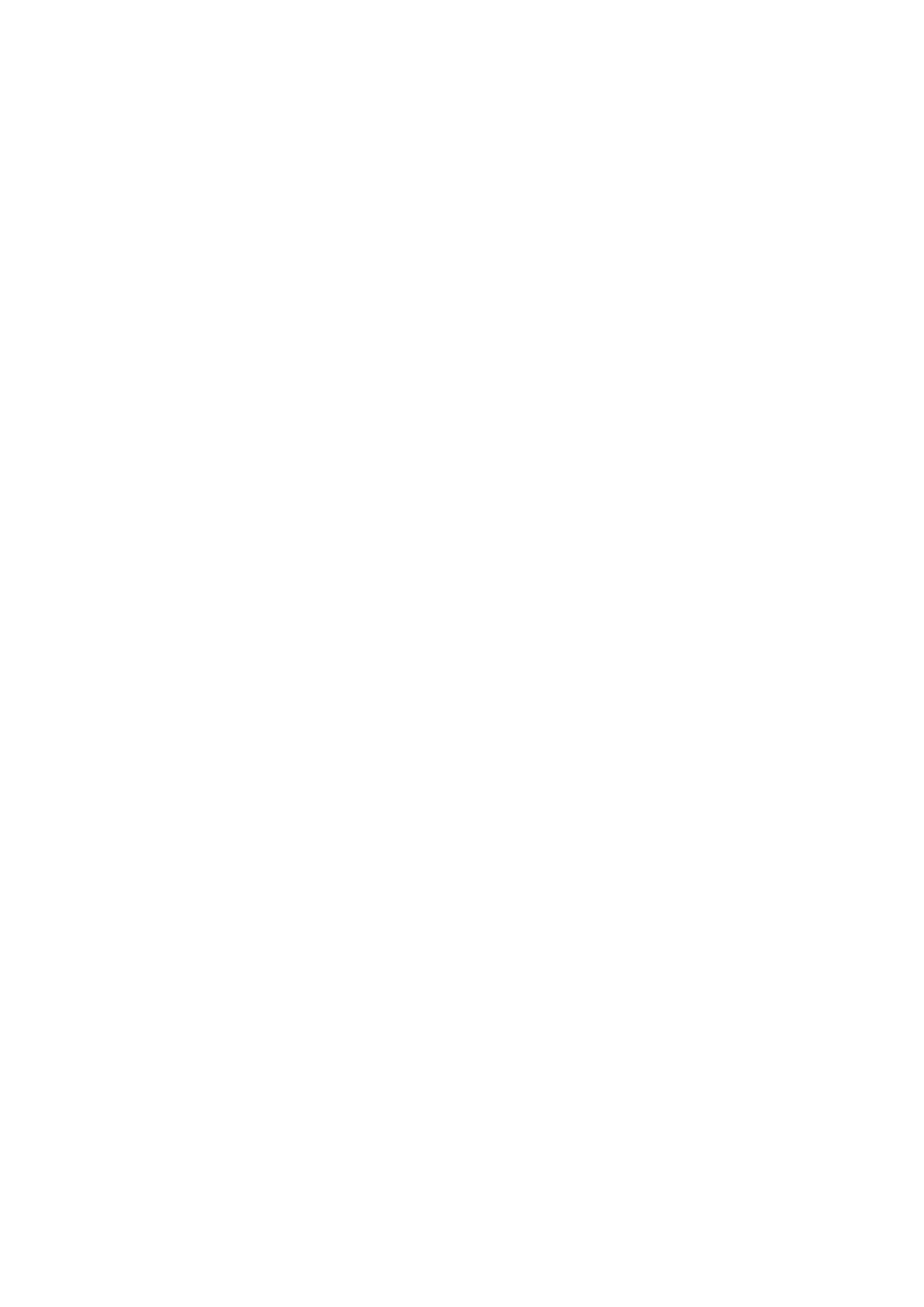#### **EBT 2021-02: Womens's Division, Silver**

Brunswick Ballmaster Open 2021

| Pos.             | <b>Points</b> | Last name               | <b>First name</b> | Federation     |
|------------------|---------------|-------------------------|-------------------|----------------|
| 1                | 150           | <b>Person Planefors</b> | Joline            | Sweden         |
| $\overline{2}$   | 120           | Nevalainen              | Mila              | Finland        |
| 3                | 105           | Pakarinen               | Essi              | Finland        |
| $\overline{4}$   | 90            | Konsteri                | Peppi             | Finland        |
| 5                | 75            | Guldbaek                | Mika              | Denmark        |
| $\boldsymbol{6}$ | 72            | Halttunen               | Emma              | Finland        |
| $\overline{7}$   | 69            | Juntunen                | Ani               | Finland        |
| 8                | 66            | Eriksson-Sola           | Petra             | Finland        |
| 9                | 63            | Anttas                  | Jaana             | Finland        |
| 10               | 60            | Hiltunen                | Eliisa            | Finland        |
| 11               | 45            | Maja                    | Piritta           | Finland        |
| 12               | 45            | Laukkanen               | Pinja             | Finland        |
| 13               | 42            | Tamminen                | Tuula             | Finland        |
| 14               | 42            | Palvainen               | Pia               | Finland        |
| 15               | 39            | Haavisto                | Nina              | Finland        |
| 16               | 39            | Gerding                 | Maria             | Denmark        |
| 17               | 36            | Lundén                  | Reija             | Finland        |
| 18               | 36            | Rapeli                  | Jaana             | Finland        |
| 19               | 33            | Agerbo                  | Mie               | <b>Denmark</b> |
| 20               | 33            | Heino                   | Jenni             | Finland        |
| 21               | 24            | Taavitsainen            | Jaana             | Finland        |
| 22               | 24            | Neuvonen                | Reetta            | Finland        |
| 23               | 24            | Aholammi                | Reija             | Finland        |
| 24               | 24            | Pitkäinen               | Eila              | Finland        |
| 25               | 24            | Manninen                | Heidi             | Finland        |
| 26               | 18            | Uusinarkaus             | Paivi             | Finland        |
| 27               | 18            | Lönnroth                | Daniela           | Finland        |
| 28               | 18            | Piipari                 | Kirsti            | Finland        |
| 29               | 18            | Salmela                 | Diana             | Finland        |
| 30               | 18            | Lökfors                 | Stella            | Finland        |
| 31               | 12            | Jokiniemi               | Leena             | Finland        |
| 32               | 12            | Saarinen                | Jonna             | Finland        |
| 33               | 12            | Vähä-Koivisto           | Kati              | Finland        |
| 34               | 12            | Stenroos                | Hanna             | Finland        |
| 35               | 12            | Styrman                 | Helena            | Finland        |
| 36               | 9             | Pusa                    | Roosa             | Finland        |
| 37               | 9             | Ryliskiene              | Ruta              | Lithuania      |
| 38               | 9             | Turunen                 | Jaana             | Finland        |
| 39               | 9             | Hytönen                 | Marjaana          | Finland        |
| 40               | 9             | Uosukainen              | Minna             | Finland        |
| 41               | 6             | Laukkanen               | Tiiama            | Finland        |
| 42               | 6             | Mäkitalo                | Mervi             | Finland        |
| 43               | 6             | Mustonen                | Mia               | Finland        |
| 44               | 6             | Mattinen                | Taru              | Finland        |
| 45               | 6             | Kohtanen                | Terttu            | Finland        |
| 46               | 3             | Saukkonen               | Eeva              | Finland        |
| 47               | 3             | Häkkinen                | Veera             | Finland        |
| 48               | 3             | Mäkinen                 | Heli              | Finland        |
| 49               | 3             | Löfgren                 | Satu              | Finland        |
| 50               | $\mathbf{3}$  | Korpi                   | Heli              | Finland        |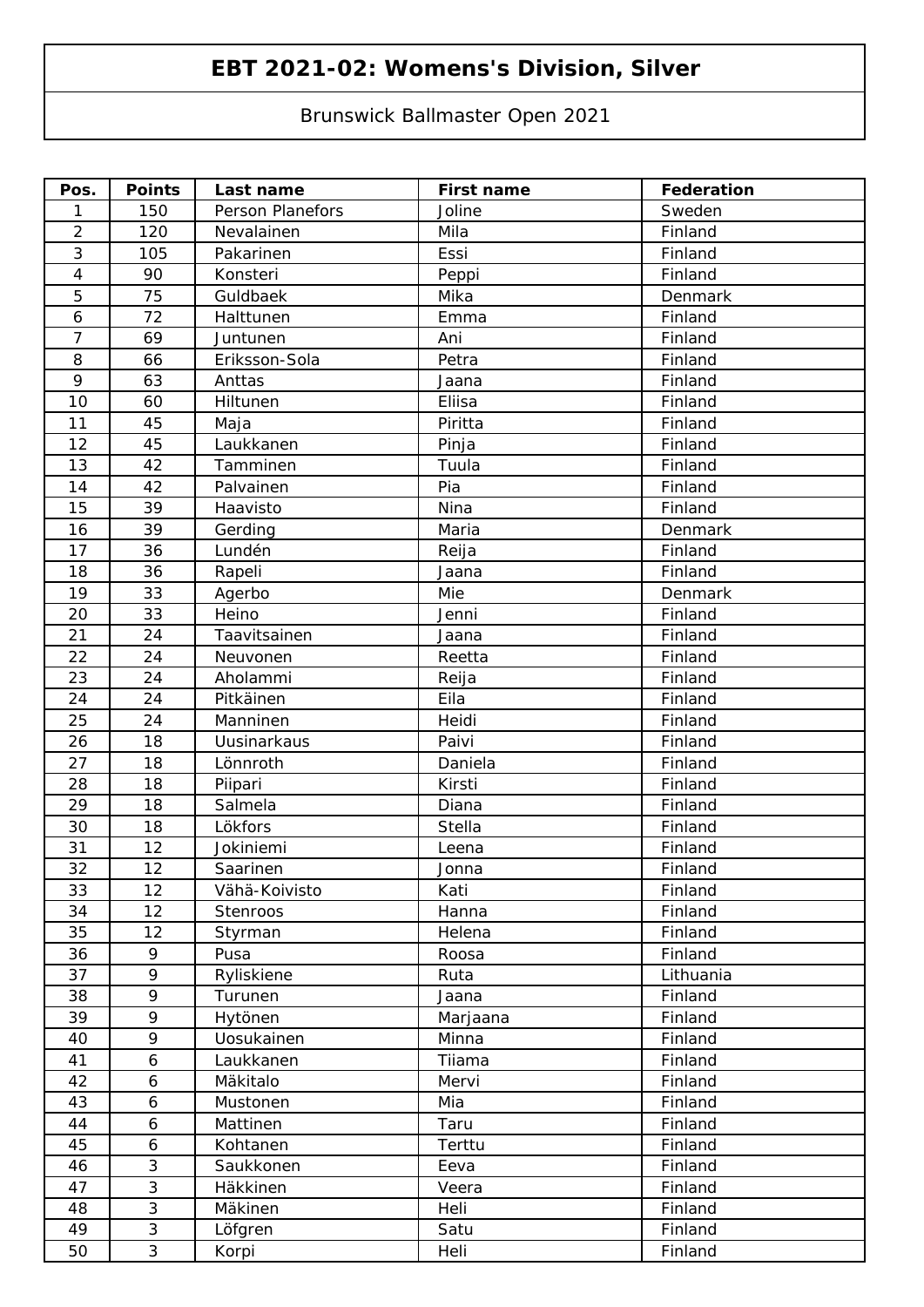$\overline{\phantom{a}}$ 

 $\begin{array}{c} \hline \end{array}$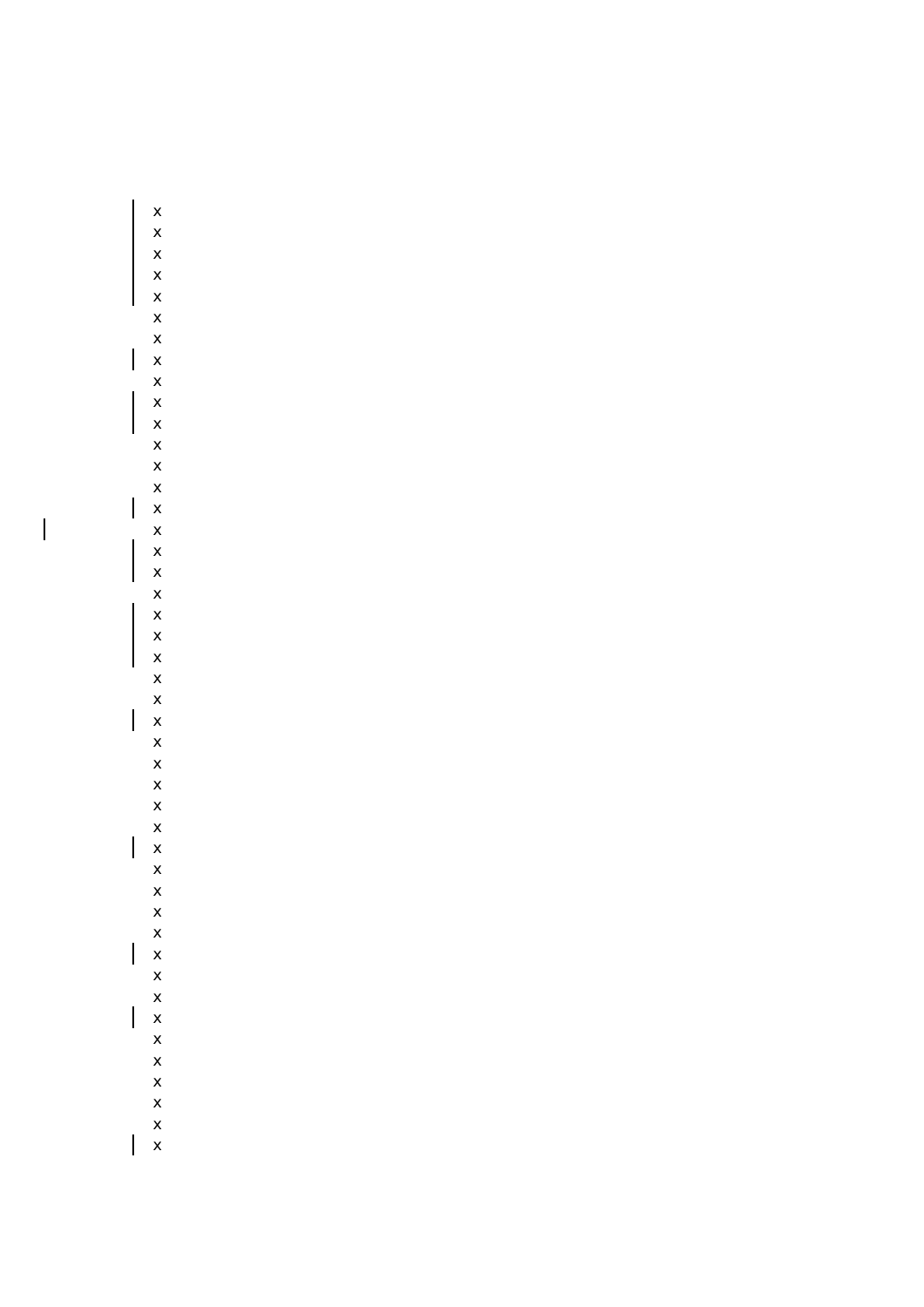#### **EBT 2021-10: Women's Division, Silver**

4th Brunswick Open France

| Pos.             | <b>Points</b>  | Last name       | First name    | Federation |
|------------------|----------------|-----------------|---------------|------------|
| 1                | 150            | Lunden          | Roosa         | Finland    |
| $\overline{2}$   | 120            | Pajak           | Daria         | Poland     |
| 3                | 105            | Andersson       | Anna          | Sweden     |
| $\sqrt{4}$       | 90             | Grandsire       | Manon         | France     |
| $\overline{5}$   | 75             | Schütz          | Martina       | Germany    |
| $\boldsymbol{6}$ | 72             | Ribguth         | Janin         | Germany    |
| $\overline{7}$   | 69             | Norelks         | <b>Birgit</b> | Germany    |
| 8                | 66             | Halttunen       | Emma          | Sweden     |
| $\overline{9}$   | 63             | Albert          | Justine       | France     |
| 10               | 60             | Planchard       | Marilyn       | France     |
| 11               | 45             | Laub            | Sabrina       | Germany    |
| 12               | 45             | Goron           | Solene        | France     |
| 13               | 42             | Lopes D'Andrade | Alexandra     | France     |
| 14               | 42             | Johansson       | Nora          | Sweden     |
| 15               | 39             | Leger           | Berenice      | France     |
| 16               | 39             | Rossi           | Melania       | Italy      |
| 17               | 36             | Parret          | Kristina      | Russia     |
| 18               | 36             | Phol            | Kanittha      | Germany    |
| 19               | 33             | Lerevenu        | Yvanna        | France     |
| 20               | 33             | Labille         | Delphine      | France     |
| 21               | 24             | Matczak         | Marie         | France     |
| 22               | 24             | Poux            | Catherine     | France     |
| 23               | 24             | Keller          | Camille       | Denmark    |
| 24               | 24             | Sawicki         | Claudia       | Germany    |
| 25               | 24             | Robin           | Pauline       | France     |
| 26               | 18             | <b>Bados</b>    | Charline      | France     |
| 27               | 18             | Petáková        | Anna          | Czech      |
| 28               | 18             | Berthomiere     | Melanie       | France     |
| 29               | 18             | Garcia          | Laura         | France     |
| 30               | 18             | Friant          | Emma          | France     |
| 31               | 12             | Pedejouan       | Chloe         | France     |
| 32               | 12             | Bramm           | Emeline       | France     |
| 33               | 12             | Andres          | Suzanne       | France     |
| 34               | 12             | Schütz          | Ulrike        | Germany    |
| 35               | 12             | Lorang          | Fanny         | France     |
| 36               | 9              | Wuillemin       | Sylvette      | France     |
| 37               | 9              | Maes            | Margaux       | France     |
| 38               | 9              | Stoecklin       | Oriane        | France     |
| 39               | 9              |                 |               |            |
| 40               | 9              |                 |               |            |
| 41               | 6              |                 |               |            |
| 42               | 6              |                 |               |            |
| 43               | 6              |                 |               |            |
| 44               | 6              |                 |               |            |
| 45               | 6              |                 |               |            |
| 46               | 3              |                 |               |            |
| 47               | 3              |                 |               |            |
| 48               | 3              |                 |               |            |
| 49               | 3              |                 |               |            |
| 50               | $\overline{3}$ |                 |               |            |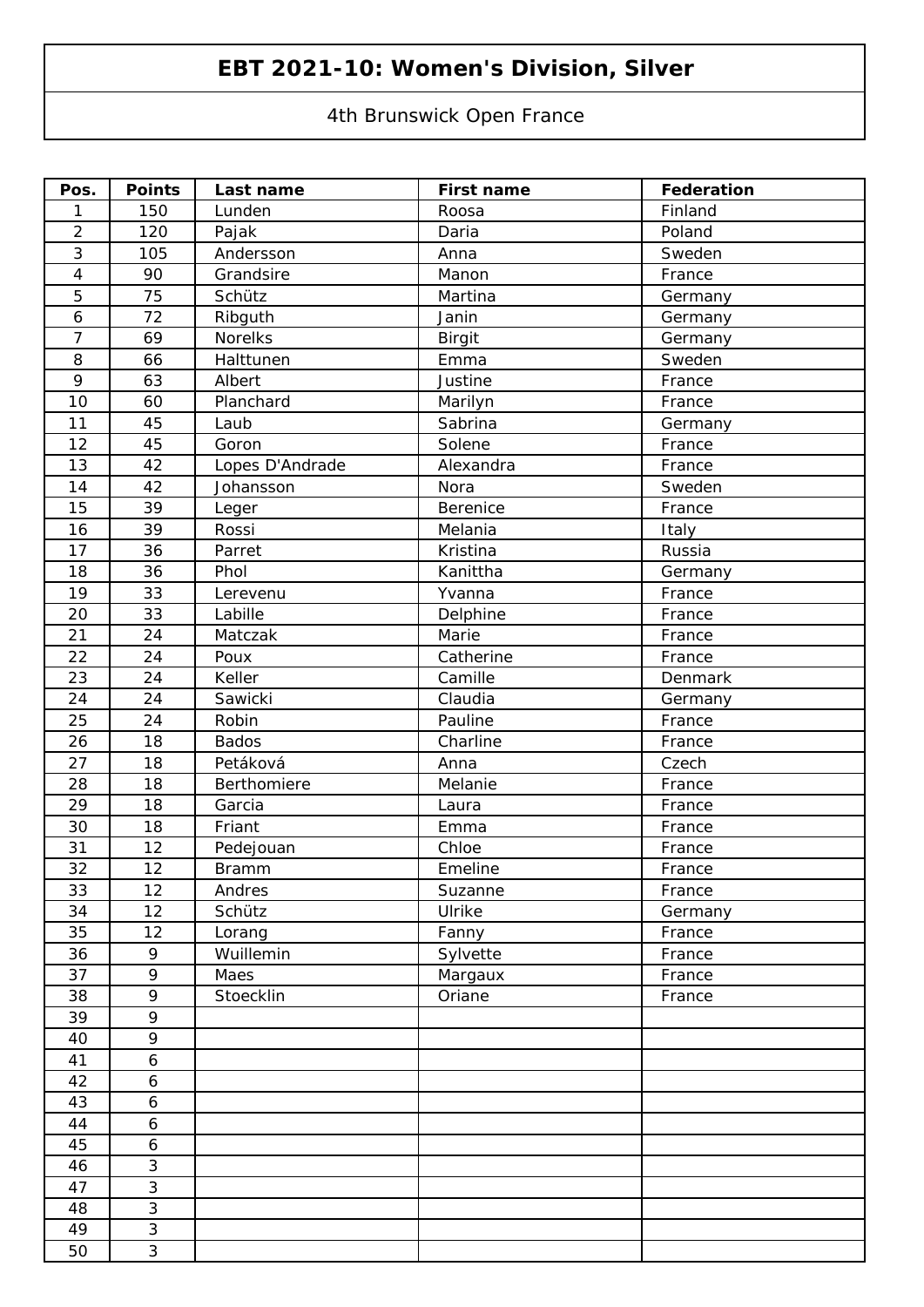$\overline{\mathbf{I}}$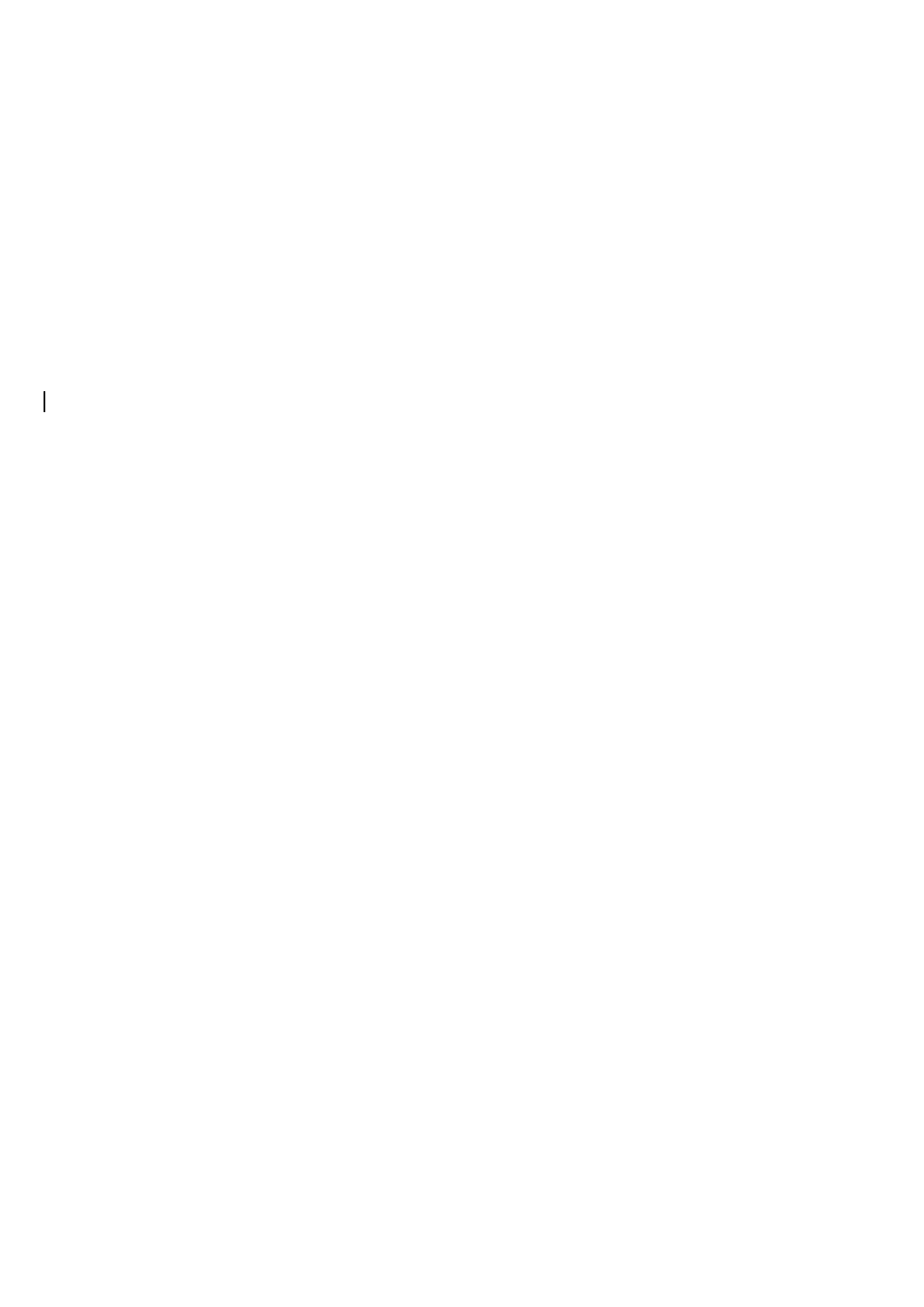## **EBT 2021-11: Women's Division, Bronze**

Norwegian Open 2021 by Brunswick

| Pos.             | <b>Points</b>  | Last name        | First name                   | Federation       |
|------------------|----------------|------------------|------------------------------|------------------|
| 1                | 100            | Guldbæk          | Mika                         | Denmark          |
| $\overline{2}$   | 80             | Persson Plaefors | Joline                       | Sweden           |
| 3                | 70             | Johansson        | Nora                         | Sweden           |
| $\overline{4}$   | 60             | Johansen         | Jeanett Haavelmoen           | Norway           |
| $\overline{5}$   | 50             | Keller           | Camilla                      | Denmark          |
| $\boldsymbol{6}$ | 48             | Rasmussen        | Sofie                        | Denmark          |
| $\overline{7}$   | 46             | Andersson        | Anna                         | Sweden           |
| 8                | 44             | Thorstensen      | Heidi                        | Norway           |
| 9                | 42             | Molander         | Alida                        | Sweden           |
| 10               | 40             | Dam              | Cecilie                      | Denmark          |
| 11               | 30             | Wedel            | Sascha                       | Denmark          |
| 12               | 30             | Eliassen Hansen  | Andrea                       | Norway           |
| 13               | 28             | Gerding          | Maria                        | Denmark          |
| 14               | 28             | Agerbo           | Mie                          | Denmark          |
| 15               | 26             | Fosseide         | Grethe Walstad               | Norway           |
| 16               | 26             | Kohler           | Malene                       | Denmark          |
| 17               | 24             | Gales Dicay      | Caitlin                      | Denmark          |
| 18               | 24             | Gales Dicay      | Megan                        | Denmark          |
| 19               | 22             | Mathiesen        | Jenny                        | Norway           |
| 20               | 22             | Jacobsen         | Åse                          | Norway           |
| 21               | 16             | Carlsson         | Åsa                          | Sweden           |
| 22               | 16             | Halttunen        | Emma                         | Sweden           |
| 23               | 16             | Carlsson         | Cristel                      | Sweden           |
| 24               | 16             | Johnsrud         | Helene Johanne               | Norway           |
| 25               | 16             | Hillestad        | Ville                        |                  |
| 26               | 12             |                  |                              | Norway           |
| 27               | 12             | Dalen            | Line Almestrand<br>Lotte Liv | Norway           |
| 28               | 12             | Jensen<br>Undrum | Line Henrietta               | Denmark          |
|                  |                |                  |                              | Norway<br>Sweden |
| 29<br>30         | 12<br>12       | Flodin<br>Ördal  | Alice                        |                  |
|                  |                |                  | Sanne                        | Norway           |
| 31               | 8<br>8         | Hansen           | Sandra                       | Norway           |
| 32               |                | Mengshoel        | Bente                        | Norway           |
| 33               | 8<br>8         | Larsen           | Gina                         | Norway           |
| 34               |                | Lillegjære       | Mia Linnea Waldahl           | Norway           |
| 35               | 8              | <b>Bjerke</b>    | Heidi                        | Norway           |
| 36<br>37         | 6<br>6         | Opsahl           | Jorunn                       | Norway           |
|                  |                | Dalhaug          | Phebe Florida                | Norway           |
| 38               | 6              | Yggeseth         | Hilde                        | Norway           |
| 39               | 6              |                  |                              |                  |
| 40               | 6              |                  |                              |                  |
| 41               | $\overline{4}$ |                  |                              |                  |
| 42               | $\overline{4}$ |                  |                              |                  |
| 43               | $\overline{4}$ |                  |                              |                  |
| 44               | $\overline{4}$ |                  |                              |                  |
| 45               | $\overline{4}$ |                  |                              |                  |
| 46               | $\overline{2}$ |                  |                              |                  |
| 47               | $\overline{2}$ |                  |                              |                  |
| 48               | $\overline{2}$ |                  |                              |                  |
| 49               | $\overline{a}$ |                  |                              |                  |
| 50               | $\overline{2}$ |                  |                              |                  |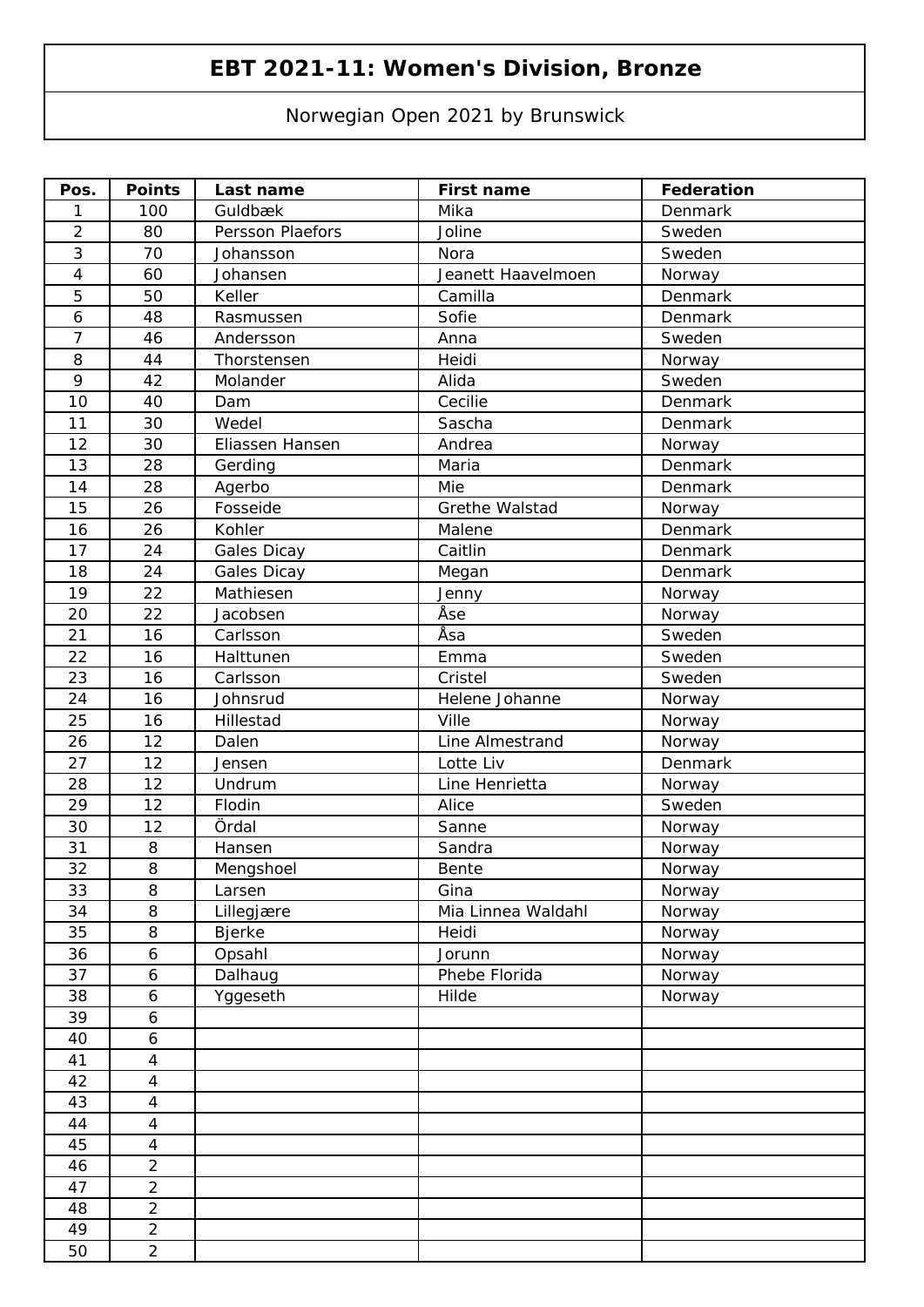$\overline{\phantom{a}}$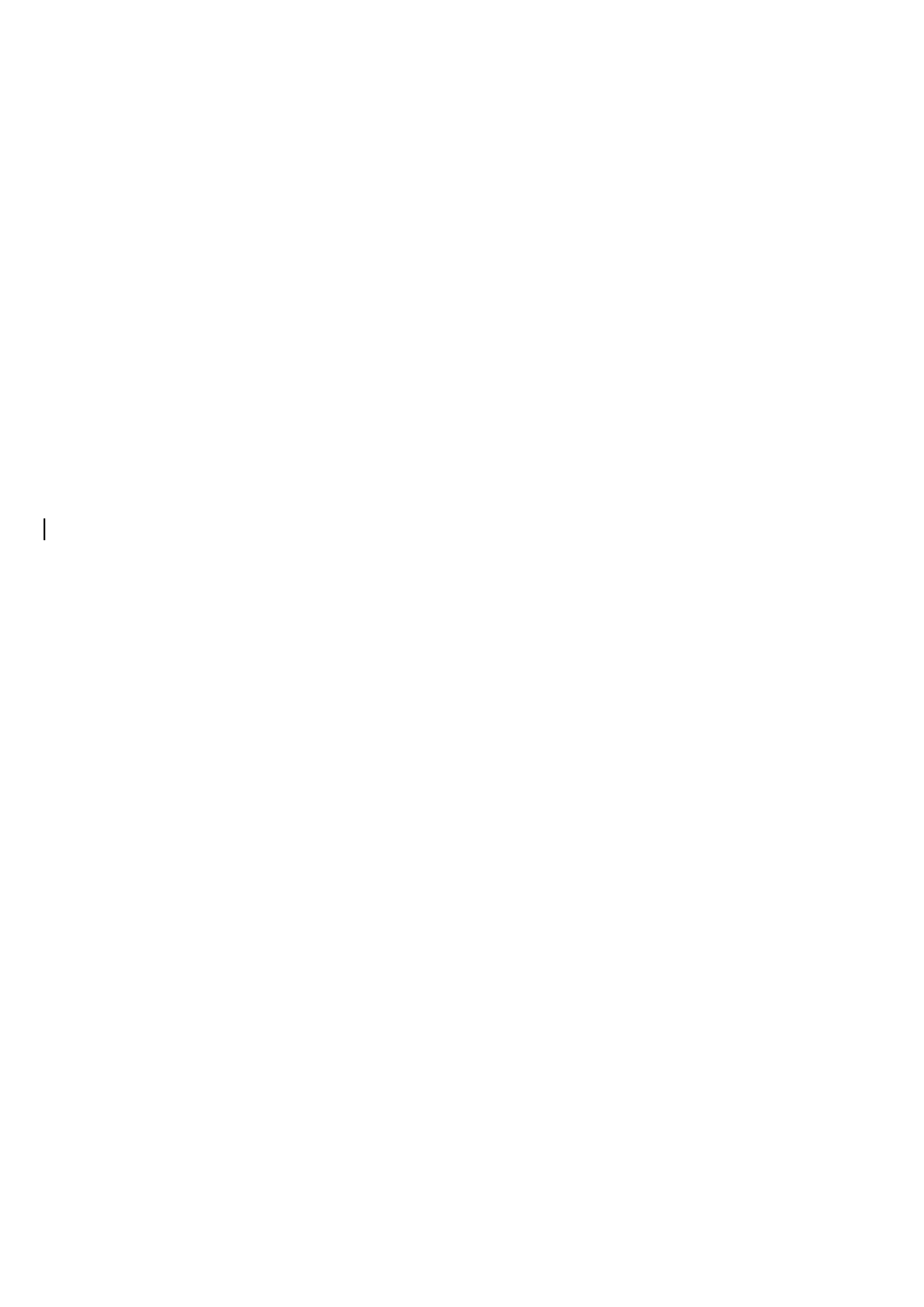## **EBT 2021-13: Women's Division, Sat**

Leandersson Christmas Tournament 2021

| Pos.                    | <b>Points</b>            | Last name         | <b>First name</b> |
|-------------------------|--------------------------|-------------------|-------------------|
| 1                       | 50                       | Johansson         | Nora              |
| $\overline{c}$          | 40                       | Mukotani          | Misaki            |
| 3                       | 35                       | Persson Planefors | Joline            |
| $\overline{\mathbf{4}}$ | 30                       | Konsteri          | Peppi             |
| $\overline{5}$          | 25                       | Blomqvist         | Anneli            |
| 6                       | 24                       | Lundin            | Sara              |
| $\overline{7}$          | 23                       | Hermansson        | Josefin           |
| 8                       | 22                       | Linderoth         | Josefine          |
| 9                       | 21                       | Molander          | Alida             |
| 10                      | 20                       | Halttunen         | Emma              |
| 11                      | 15                       | Andersson         | Anna              |
| 12                      | 15                       | Hamberg           | Lina              |
| 13                      | 14                       | Dahlman           | Siv               |
| 14                      | 14                       | Johansson         | Ina               |
| 15                      | 13                       | Hassa             | Mathilda          |
| 16                      | 13                       | <b>Borg</b>       | Karina            |
| 17                      | 12                       | Sahlin            | Elin              |
| 18                      | 12                       |                   |                   |
| 19                      | 11                       |                   |                   |
| 20                      | 11                       |                   |                   |
| 21                      | 8                        |                   |                   |
| 22                      | 8                        |                   |                   |
| 23                      | 8                        |                   |                   |
| 24                      | 8                        |                   |                   |
| 25                      | 8                        |                   |                   |
| 26                      | 6                        |                   |                   |
| 27                      | 6                        |                   |                   |
| 28                      | 6                        |                   |                   |
| 29                      | 6                        |                   |                   |
| 30                      | 6                        |                   |                   |
| 31                      | 4                        |                   |                   |
| 32                      | 4                        |                   |                   |
| 33                      | 4                        |                   |                   |
| 34                      | $\overline{\mathcal{A}}$ |                   |                   |
| 35                      | 4                        |                   |                   |
| 36                      | 3                        |                   |                   |
| 37                      | 3                        |                   |                   |
| 38                      | $\overline{3}$           |                   |                   |
| 39                      | 3                        |                   |                   |
| 40                      | 3                        |                   |                   |
| 41                      | $\overline{2}$           |                   |                   |
| 42                      | $\overline{2}$           |                   |                   |
| 43                      | $\overline{2}$           |                   |                   |
| 44                      | $\overline{c}$           |                   |                   |
| 45                      | $\overline{c}$           |                   |                   |
| 46                      | $\mathbf{1}$             |                   |                   |
| 47                      | 1                        |                   |                   |
| 48                      | 1                        |                   |                   |
| 49                      | 1                        |                   |                   |
| 50                      | 1                        |                   |                   |